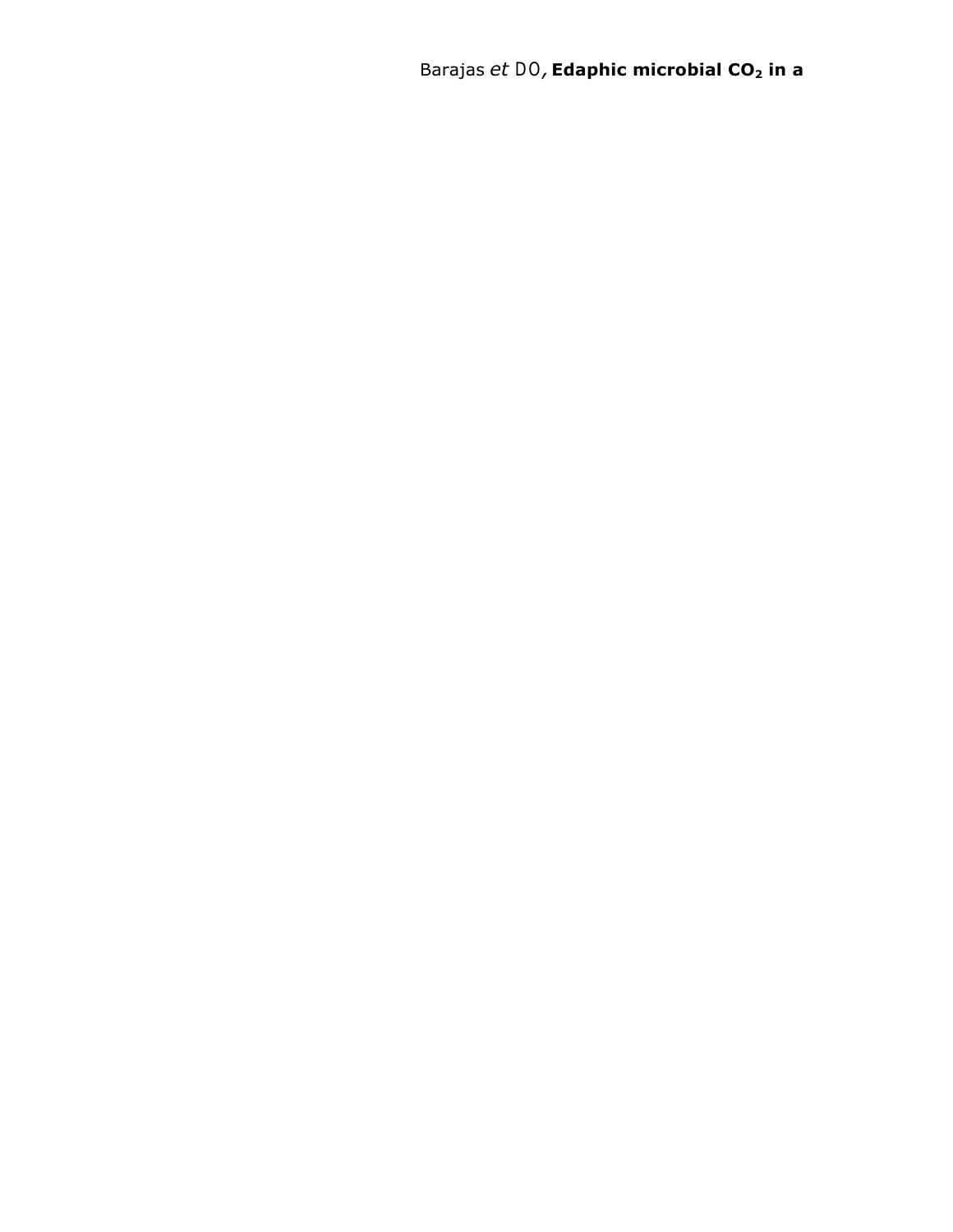quantity and quality of organic materials it provides. Quality is determined by the content of labile and recalcitrant compounds of the litter (C:N ratio); rapid decomposition indicates a higher concentration of labile components in relation to the recalcitrant (C:N low), which promotes the rate of decomposition and, therefore, leads to high respiration rates; and, directly, since the respiration of the roots is one of the main contributors to  $CO<sub>2</sub>$  (Hasset and Banwart, 1992; Raich and Tufekcioglu, 2000).

Since all these factors are modified by land use change in, it is interesting to assess their impact on the respiration of the soil biota. Currently, it is estimated that between 30 and 66 % of the national territory are under some agricultural or livestock use (Dupuy *et al*., 2012) and the loss of forest resources is between 500 000 and 631 000 ha per year (Díaz-Gallegos *et al.*, 2008).

Field studies that estimate respiration in Mexican soils are scarce (García *et al*., 2001; Campos, 2004; Covaleda *et al*., 2009; Campos, 2014) and laboratory tests (Álvarez and Anzueto, 2004; Ikkonen *et al*., 2004; Alcántara, 2009; Cruz *et al*., 2012; Cueva *et al.,* 2016), and none has been carried in the green areas of Mexico City. Therefore, the present work was carried out whose objective was to determine and contrast the microbial activity through breathing, in areas with different basimetric area in the *Abies religiosa* forest of the *Magdalena* river basin.

## **Materials and Methods**

## **Study area**

The study was carried out in the *Abies religiosa* forest belonging to the *Magdalena* River Basin (CRM, for its acronym in Spanish). It is a tall, evergreen forest with dense areas that reaches 100 % of vegetation cover and with the dominance of the tree and shrub strata, although there are also open areas due to disturbances and livestock. It is located on steep slopes, at 2 750-3 500 masl. In Figure 1, the sampling sites along the *Abies religiosa* forest appear in white and the basimetric area corresponding to each site is indicated.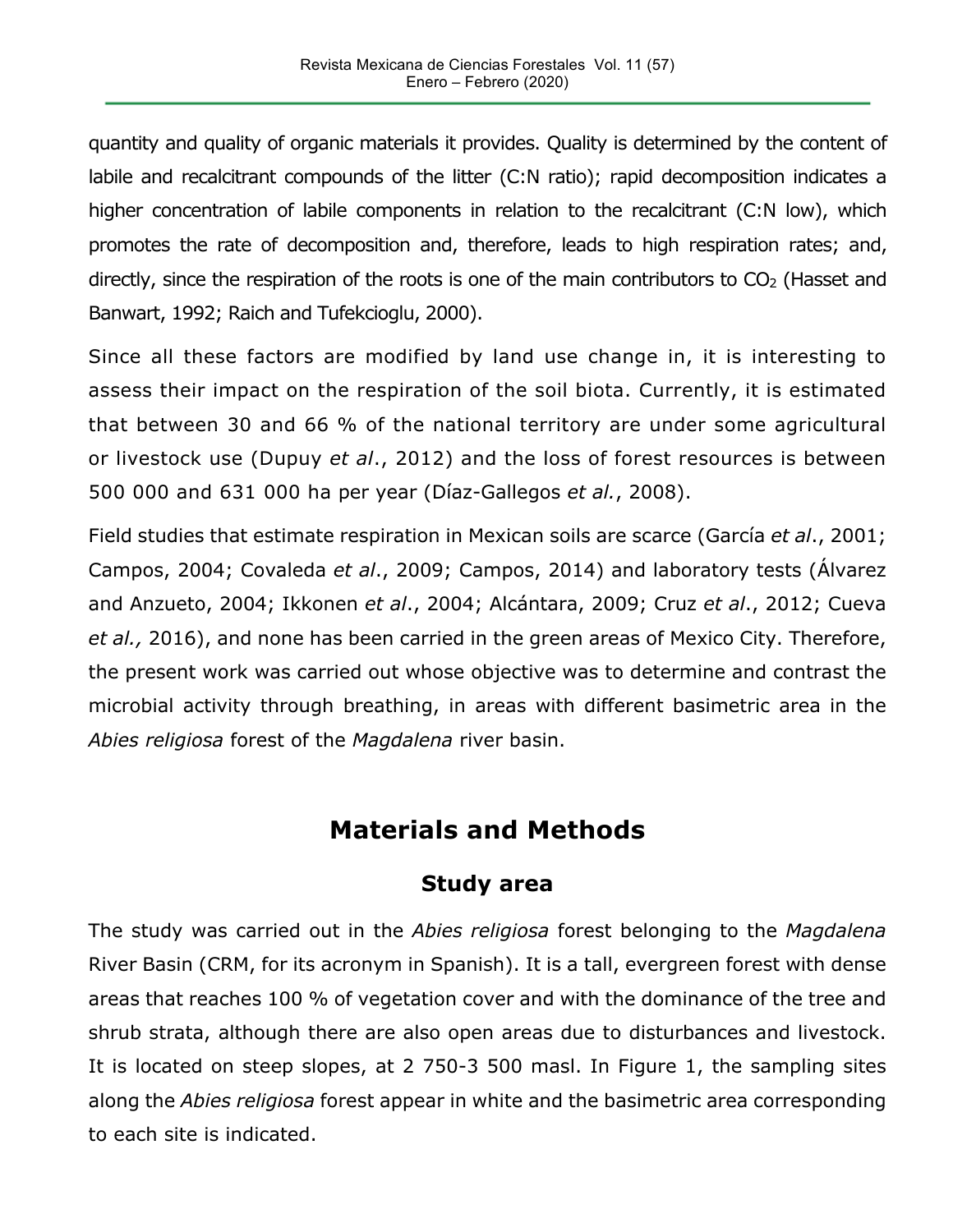

Source: modified from Santibáñez (2009).

*Mapa de altitudes y unidades ambientales de la CRM* = Map of altitudes and environmental units of the CRM; *Zonas de muestreo =* Sampling areas.

**Figure 1.** *Magdalena* river basin at the southeast of Mexico City.

The minimum rainfall recorded is 1 000 mm in the lower and maximum, and up to 1 500 mm in the highest peaks. There are two types of climates, from 2 400 to 2 800 masl, with a sub-humid climate with an average annual temperature between 12 °C and 18 °C. A semi-cold climate and an average annual temperature between 5 °C and 12 °C predominate from 2 800 to 3 800 masl (García, 1988). Figure 2 shows the temperature and precipitation data corresponding to the study period.

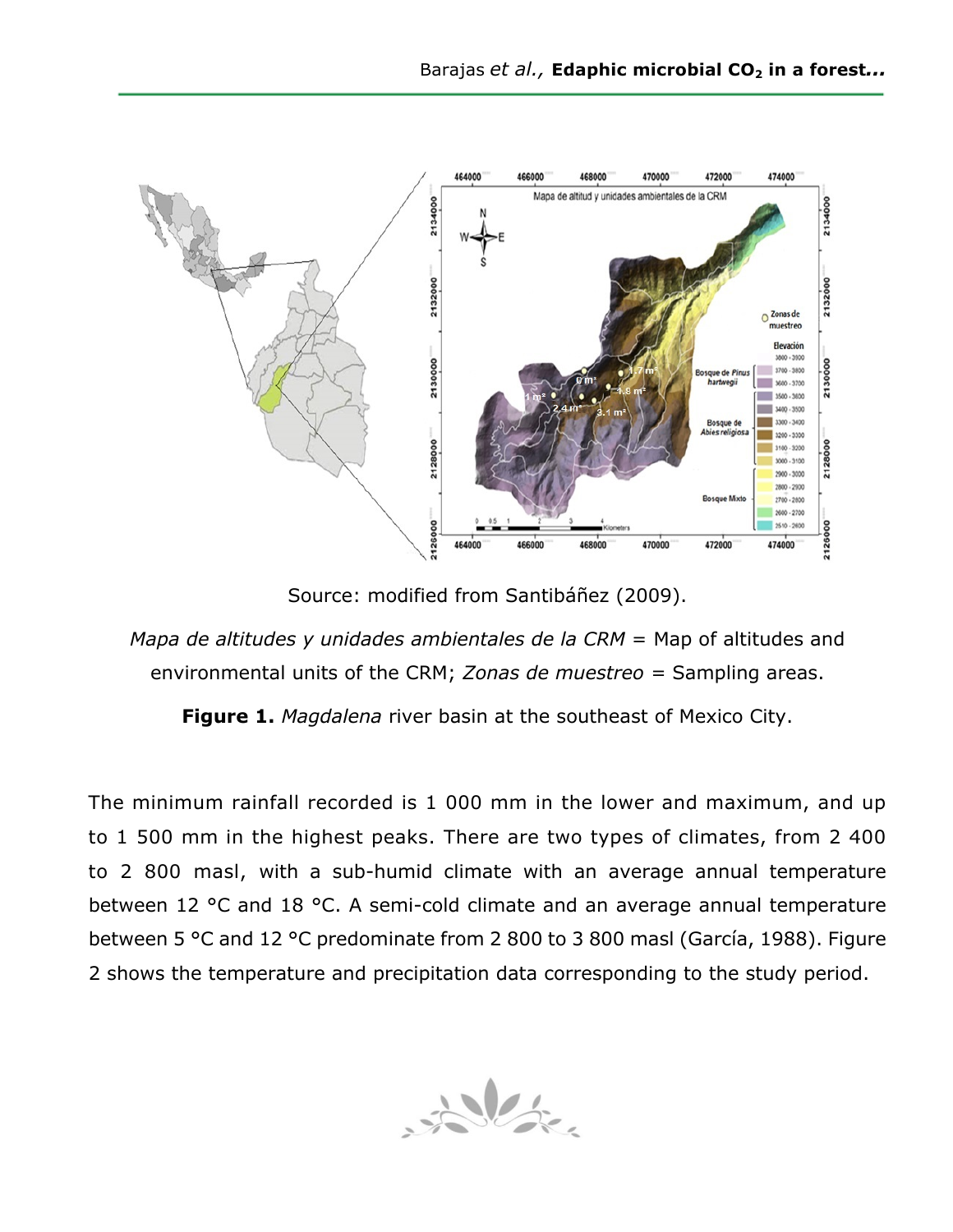

Source: *Desviación Alta al Pedregal* metheorological station.

*Temperatura =* Temperature; *Meses del año* = Months of the year; *Precipitación* = Precipitation.

**Figure 2**. Average temperature and total precipitation per month of the study period in the *Magdalena* river basin of Mexico City.

The soil in the forest of *A. religiosa* in the CRM is a humic Andosol (FAO-UNESCO) with medium silty texture to sandy loam (INEGI, 2006). The canopy reaches 20 to 30 m high; the shrub layer is 2 to 3 m high and a herbaceous layer is present. The following plant associations have been reported: *A. religiosa - Roldana angulifolia* (DC.) H. Rob. & Brettell and *A. religiosa - Acaena elongata* L. (Almeida *et al.,* 2007).

## **Selection of sites**

The study was carried out in September 2013 (rainy season) and in May 2014 (dry season). Six sites with different vegetation cover were chosen (Table 1) where a 25  $\times$  25 m square was plotted per site, in which the number of species and the perimeter at breast height (PAP) of *Abies religiosa* trees were recorded to obtain the basimetric area.

There were no trees in the most disturbed sites, the richness of herbs was 18 species and the most abundant was *Bromus carinatus* Hook. & Arn., which is a weed native to Mexico and is used as fodder (Rzedowski and Rzedowski, 2001); at the other end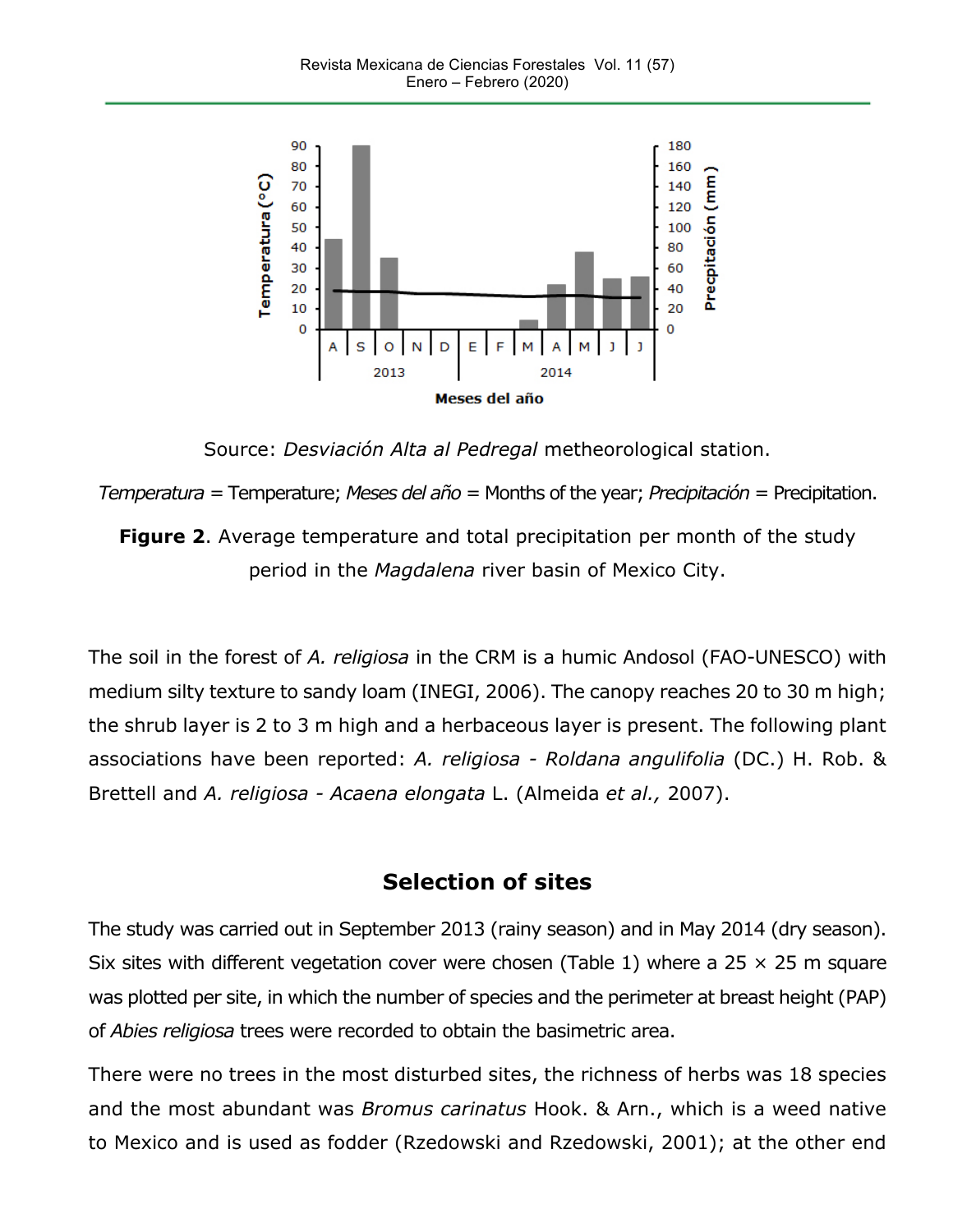of the conservation gradient, the conserved site is located with the dominant presence of trees of *A. religiosa*. The site with the greatest richness (26 species) presented a basimetric area of 180 cm<sup>2</sup> and the dominant shrub was *Senecio angulifolius* DC. (Table 1), characteristic species of intermediate successional stages in temperate forests (Rzedowski and Rzedowski, 2001).

**Table 1.** Basimetric area of standing trees, vegetal richness and name of the most abundant species in each one of the sites of the *Abies religiosa* (Kunth) Schltdl.& Cham. forest in the *Magdalena* river basin of Mexico City.

| Basimetric area (cm <sup>2</sup> ) |                                  | 100                | 170                                    | 180                         | 240                         | 310                                            |
|------------------------------------|----------------------------------|--------------------|----------------------------------------|-----------------------------|-----------------------------|------------------------------------------------|
| Vegetal richness                   | 18                               |                    | 24                                     | 26                          |                             |                                                |
| Dominant species                   | Bromus carinatus<br>Hook. & Arn. | Acaena elongata L. | Salvia gesneriflora<br>Lindl. & Paxton | Senecio<br>angulifolius DC. | Senecio<br>angulifolius DC. | Abies religiosa<br>(Kunth) Schitdl. &<br>Cham. |

In the corner and center of each frame, a soil sample was collected at 10 cm deep with a 200-A Soilmoisture auger (10 cm high  $\times$  7 cm in diameter). Five replications per site were obtained in each of the seasons (rainy and dry). The samples were stored in a refrigerator at 4 °C until processing. At the same time, at each point a second unaltered soil sample was collected with a  $100 \text{ cm}^3$  auger.

### **Preparation and analysis**

The first five samples were screened with a 2.38 mm mesh opening to estimate bacterial and fungal respiration, and gravimetric moisture content. In the unaltered sample the apparent density, the concentration of carbon (C) and total nitrogen (N), as well as the pH were measured.

The C and N analyzes were performed in the Soil Fertility Laboratory of the *Colegio de Postgraduados* (Graduate College) (Colpos). Total nitrogen was determined by acid digestion with sulfuric acid and colorimetric analysis (Technicon Industrial Systems, 1977). Total C was determined by the modified Walkley-Black method (Technicon Industrial Systems, 1977).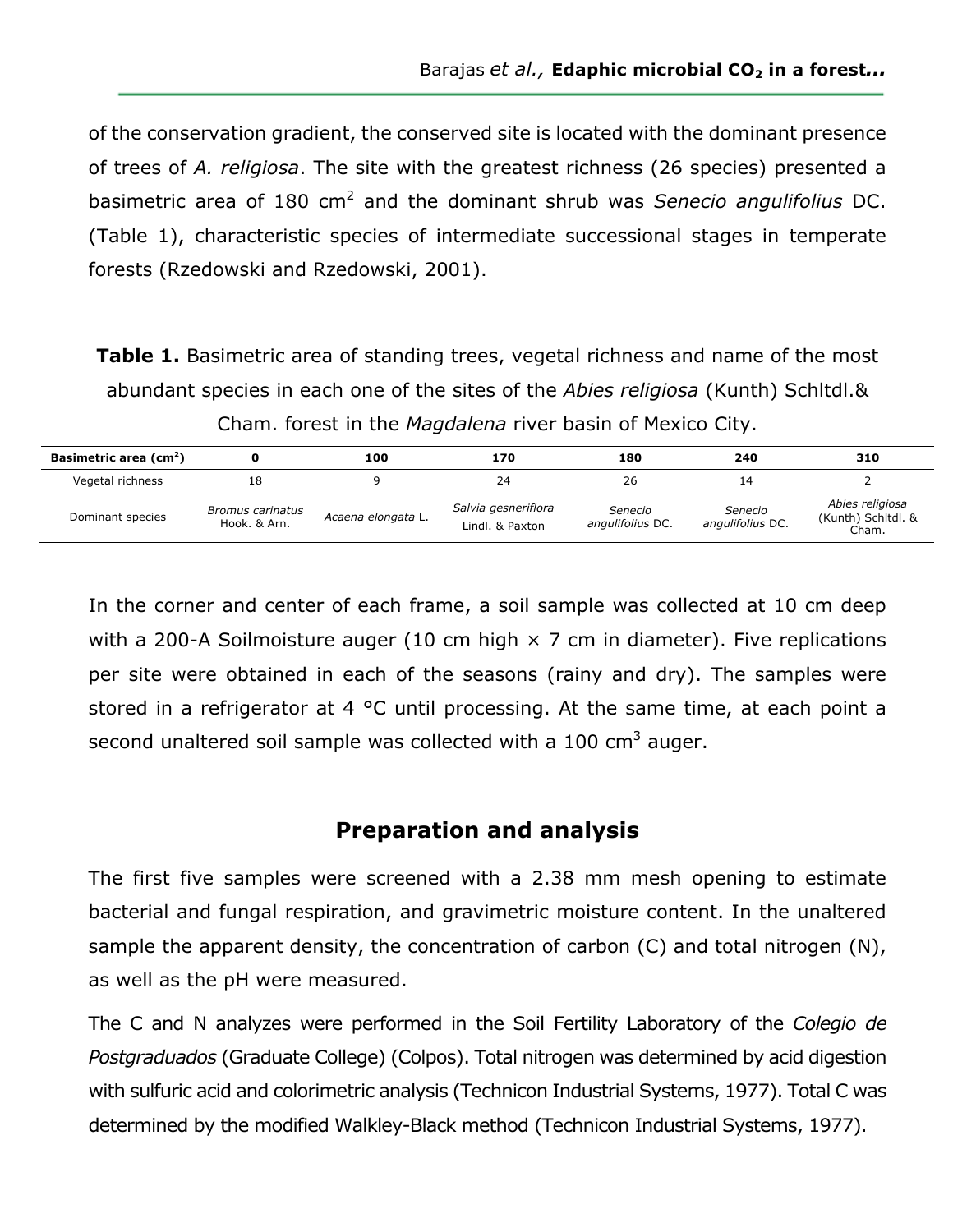To determine the apparent density, the unaltered soil sample was dried at 105 °C until it reached a constant weight (Siebe *et al*., 2006).

The pH was recorded using a PC18 Conductronic potentiometer (Hendershot *et al*., 2007).

The gravimetric moisture content was determined by weighing 50 g of soil collected in the field and placed in an ED53-UL#02-30777 *Binder* drying oven at 105 °C until reaching a constant weight (Jarrell *et al*., 1999).

## **Microbial respiration**

The Isermeyer technique (Alef, 1995) was followed to measure the release of  $CO<sub>2</sub>$ by the total microbial biomass of the soil, which consists of placing a known weight of soil (not wetted) in a 100 mL beaker inside jars with a tight-fitting lid, in which a 0.05 M NaOH solution was added; these were placed in an incubator at 25 °C for three days. At the end of this period, 5 mL of 0.5 M barium chloride solution (BaCl<sub>2</sub>) and four drops of indicator (0.05 M phenolphthalein solution) were added and the samples turned pink. Finally, the pink solution was titrated with hydrochloric acid (HCl) at a concentration of 0.05 M, until it became colorless. The amount of  $CO<sub>2</sub>$  was determined from the volume of HCl used (Alef, 1995).

The same technique was used for fungal biomass, but 85 % lactic acid  $(C_3H_6O_3)$  was added to eliminate bacterial populations, and thus, evaluate the release of  $CO<sub>2</sub>$  by fungi (Van Netten *et al*., 1994; Dubal *et al*., 2004; Wolf *et al*., 2012). To obtain the release of the bacterial  $CO<sub>2</sub>$ , the fungal  $CO<sub>2</sub>$  was subtracted from the total microbial  $CO<sub>2</sub>$ .

The control bottles had no soil, and with them the same procedure was performed.

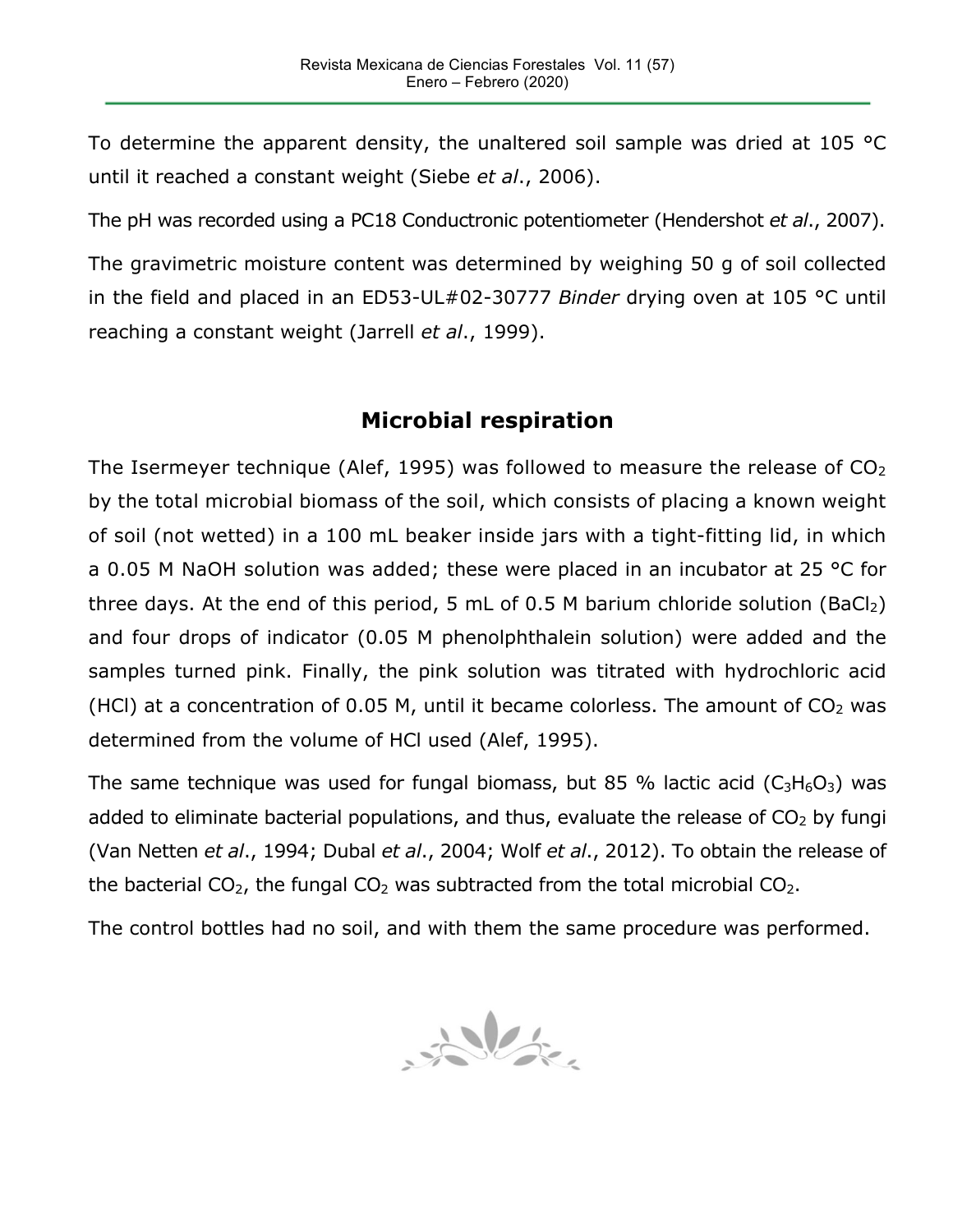### **Statistical analysis**

For the analysis of the release of  $CO<sub>2</sub>$ , an analysis of variance (complying with the assumptions of normality and homocedasticity) was performed in three ways considering as factors the source of  $CO<sub>2</sub>$  (bacterial, fungal), the site (basimetric area) and seasonality of rainfall, and when significant differences appeared, the Tukey test was performed. Linear regressions were also made between edaphic variables and  $CO<sub>2</sub>$  release. All analyzes were performed with 95 % confidence in the STATISTICA 8.0 statistical package (StatSoft Inc., 2007).

## **Results**

Significant differences in  $CO<sub>2</sub>$  release were recorded between bacterial biomass and fungal biomass ( $F_{(1,96)} = 138.34$ ; P <0.0001). The potential release of CO<sub>2</sub> from the fungal biomass was superior to the bacterial one (Figure 3).



Different letters indicate significant differences (P < 0.0001).

*Respiración* = Respiration; *Bacteriana* = Bacterial; *Fúngica* = Fungi.

**Figure 3.** CO<sub>2</sub> potential release of the bacterial and fungi biomass in the *Abies religiosa* (Kunth) Schltdl. & Cham. forest in the *Magdalena* river basin of Mexico City.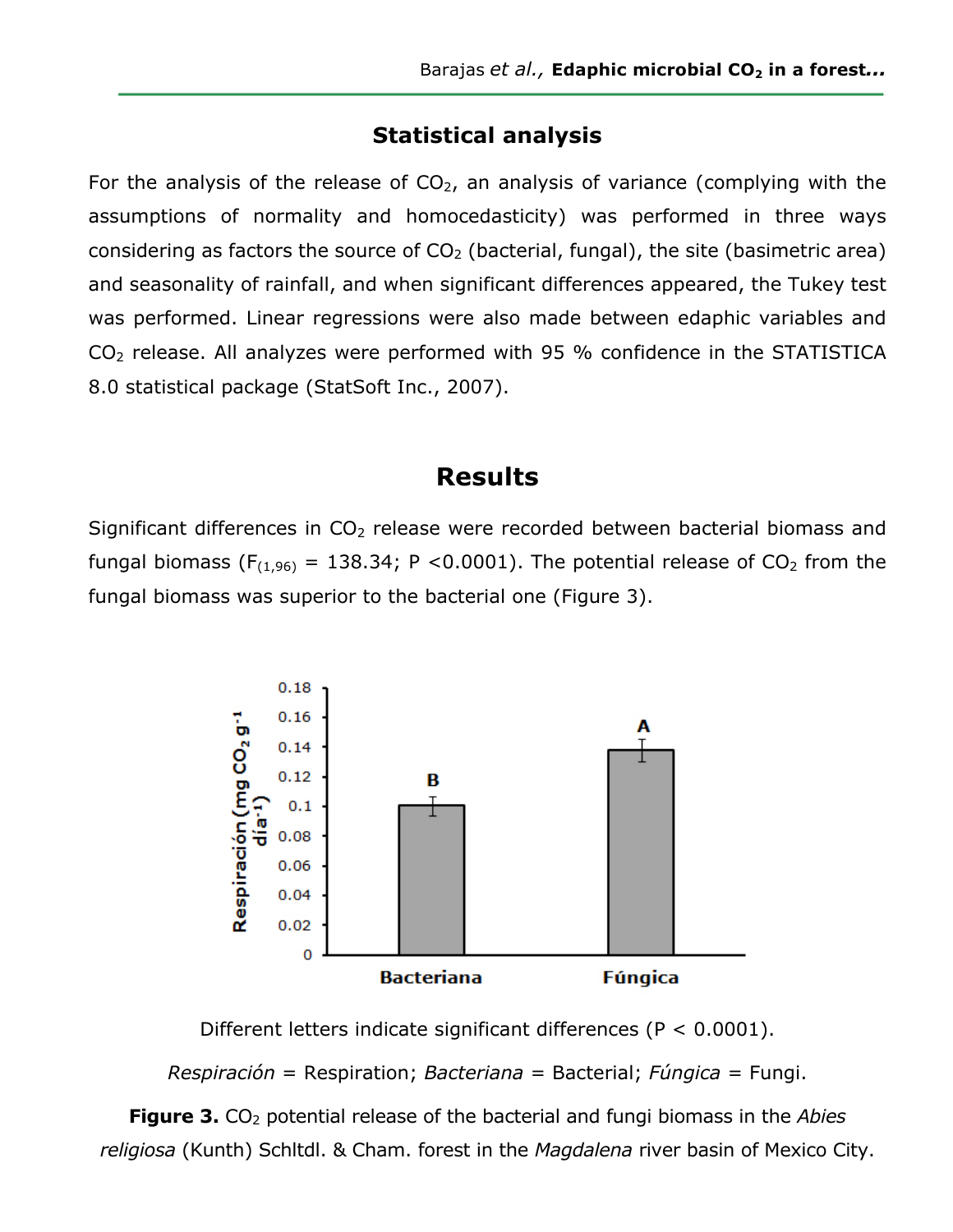The CO<sub>2</sub> release also showed significant differences between seasons ( $F_{(1,96)} = 279.55$ ; P <0.0001). There was 1.6 times greater breathing in the rainy season compared to the dry season (Figure 4).



Different letters indicate significant differences (P < 0.0001).

*Respiración* = Respiration; *Lluvias =* Rainy season; *Secas =* Dry season*.*

**Figure 4.** CO<sub>2</sub> potential release in the rainy season and in the dry season in the *Abies religiosa* (Kunth) Schltdl. & Cham. forest in the *Magdalena* river basin of Mexico City.

The CO<sub>2</sub> emission at the sites recorded significant differences ( $F_{(5,96)} = 32.4$ ; P <0.0001). The highest value was presented on the site with a basimetric area of 100 cm<sup>2</sup> and the lowest in that with 240 cm<sup>2</sup>; there was a 40 % difference between these two sites (Table 2). At the site with the highest basimetric area (absence of undergrowth and herbaceous stratum), 13 % less  $CO<sub>2</sub>$  release occurred compared to the highest value.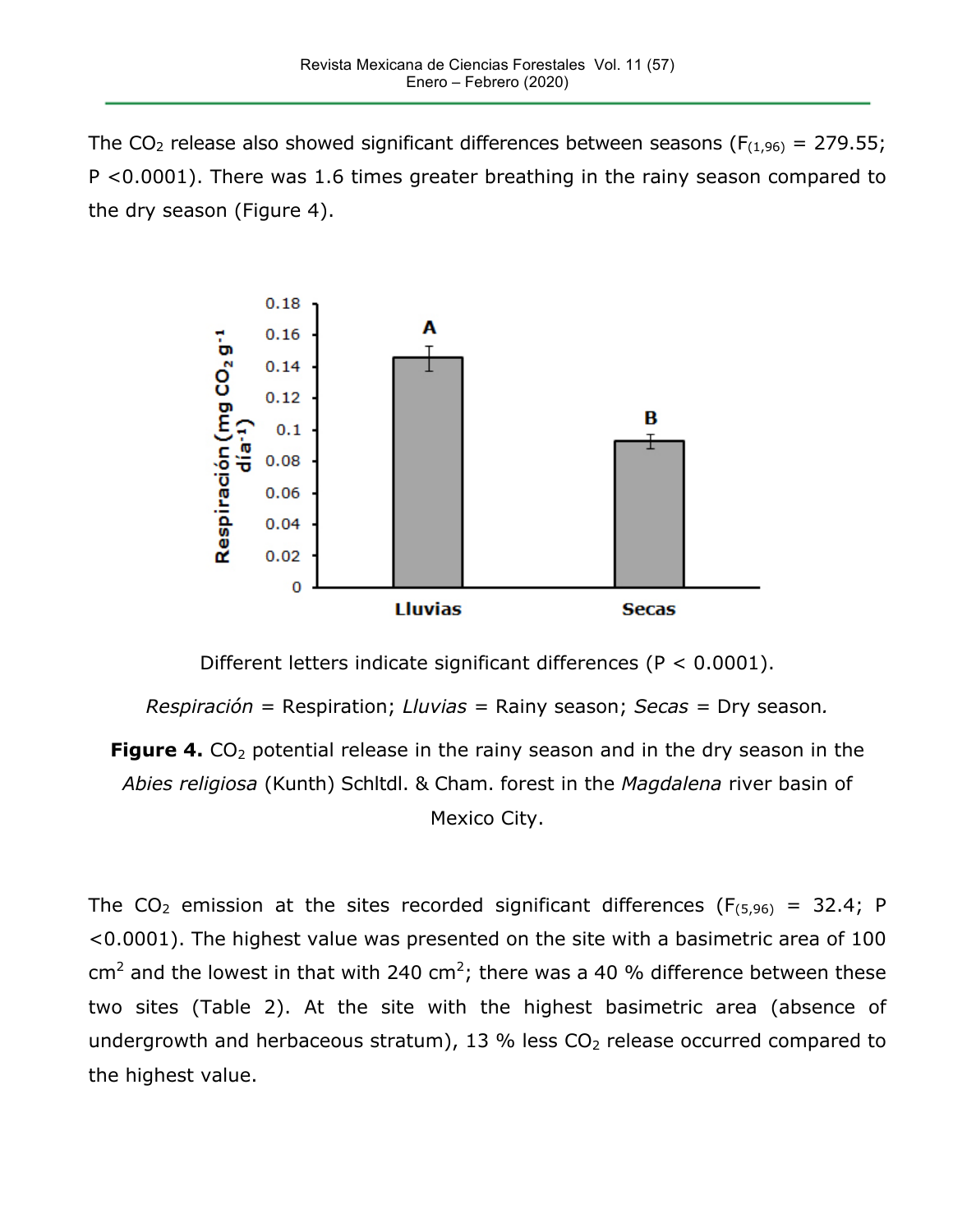| <b>Table 2.</b> Potential release of microbial $CO2$ (mean $\pm$ standard deviation) from six |  |
|-----------------------------------------------------------------------------------------------|--|
| sites with different basimetric area in the Abies religiosa (Kunth) Schltdl. & Cham. in       |  |

| <b>Basimetric area</b><br>$\text{(cm}^2)$ | CO <sub>2</sub><br>$(mg CO2 g-1 día-1)$<br><b>Average</b> |  |  |
|-------------------------------------------|-----------------------------------------------------------|--|--|
| 0                                         | $0.106$ ( $\pm 0.055$ ) CD                                |  |  |
| 100                                       | $0.155$ ( $\pm 0.072$ ) A                                 |  |  |
| 170                                       | $0.116$ (±0.072) C                                        |  |  |
| 180                                       | $0.108$ ( $\pm 0.033$ ) CD                                |  |  |
| 240                                       | $0.094$ (±0.040) E                                        |  |  |
| 310                                       | $0.135 \ (\pm 0.042) B$                                   |  |  |

*Magdalena* river basin of Mexico City.

Different letters indicate significant differences (P < 0.0001).

The interaction between the source of  $CO<sub>2</sub>$  release and the season was significant  $(F<sub>(1,96)</sub> = 90.42; P < 0.0001)$ . The highest value corresponded to the combination of fungal biomass in the rainy season, and the  $CO<sub>2</sub>$  release was approximately double than recorded in the dry season in each of the groups of microorganisms (Figure 5).



Different letters indicate significant differences (P < 0.0001).

*Respiración* = Respiration; *Lluvias =* Rainy season; *Secas =* Dry season*; Bacteriana* = Bacterial; *Fúngica* = Fungi.

**Figure 5.** CO<sub>2</sub> potential release of the bacterial and fungal biomass in the rainy and dry season in the *Magdalena* river basin of Mexico City.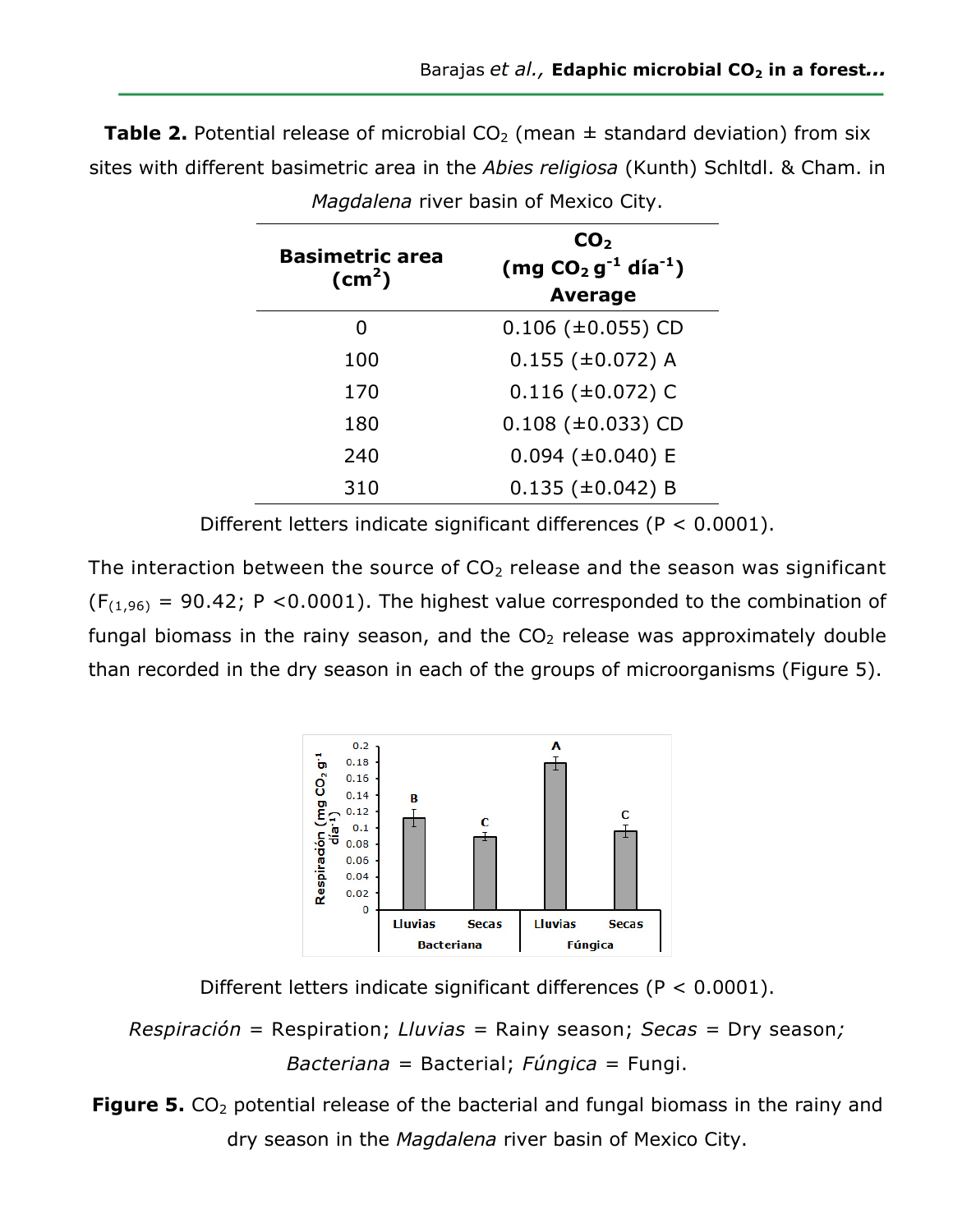The interaction between the source of  $CO<sub>2</sub>$  release and sites with different basimetric area was also significant ( $F_{(5,96)} = 34.94$ ; P < 0.0001). The lowest values corresponded to bacterial biomass at sites with 170 and 180  $\text{cm}^2$  of basimeric area, and the highest were at sites of 170 and 310  $\text{cm}^2$  in combination with fungal biomass.

Also, the interaction between season and sites with different basimetric area was significant  $(F_{(5,96)} = 35.18; P < 0.0001)$ . In the dry season, the lowest value was found in the site with 240  $\text{cm}^2$  of basimetric area, while the highest corresponded to the site with a basimetric area of 100  $\text{cm}^2$  in the rainy season.

Finally, the interaction between the  $CO<sub>2</sub>$  release source, the season and the sites with different basimetric area was significant  $(F_{(5,96)} = 36.65; P < 0.0001)$ ; the lowest average corresponded to bacterial biomass in the rainy season at the site of 170  $\text{cm}^2$ of basimetric area, and the highest to fungal biomass in rains at the site of 100 cm<sup>2</sup>.

Although differences in  $CO<sub>2</sub>$  release between sites were detected, the relationship between the basimetric area and respiration was not significant, but there were linear relationships with some of the soil variables. The potential release of  $CO<sub>2</sub>$  from bacterial biomass was linearly and positively related to the gravimetric moisture content in the soil ( $R^2 = 0.36$ ,  $F_{(1,28)} = 15.54$ ; P <0.001) and to the bulk density ( $R^2 = 0.52$ ,  $F_{(1,28)} = 29.89$ ; P <0.0001) in the rainy season (Figure 6).



*Respiración* = Respiration; *Agua en el suelo* = Moisture content; *Densidad aparente* = Apparent density.

**Figure 6.** Relationship between the potential release of  $CO<sub>2</sub>$  from bacterial biomass and the gravimetric moisture content (a) and between the apparent density (b) in the rainy season, in the *Magdalena* river basin in Mexico City.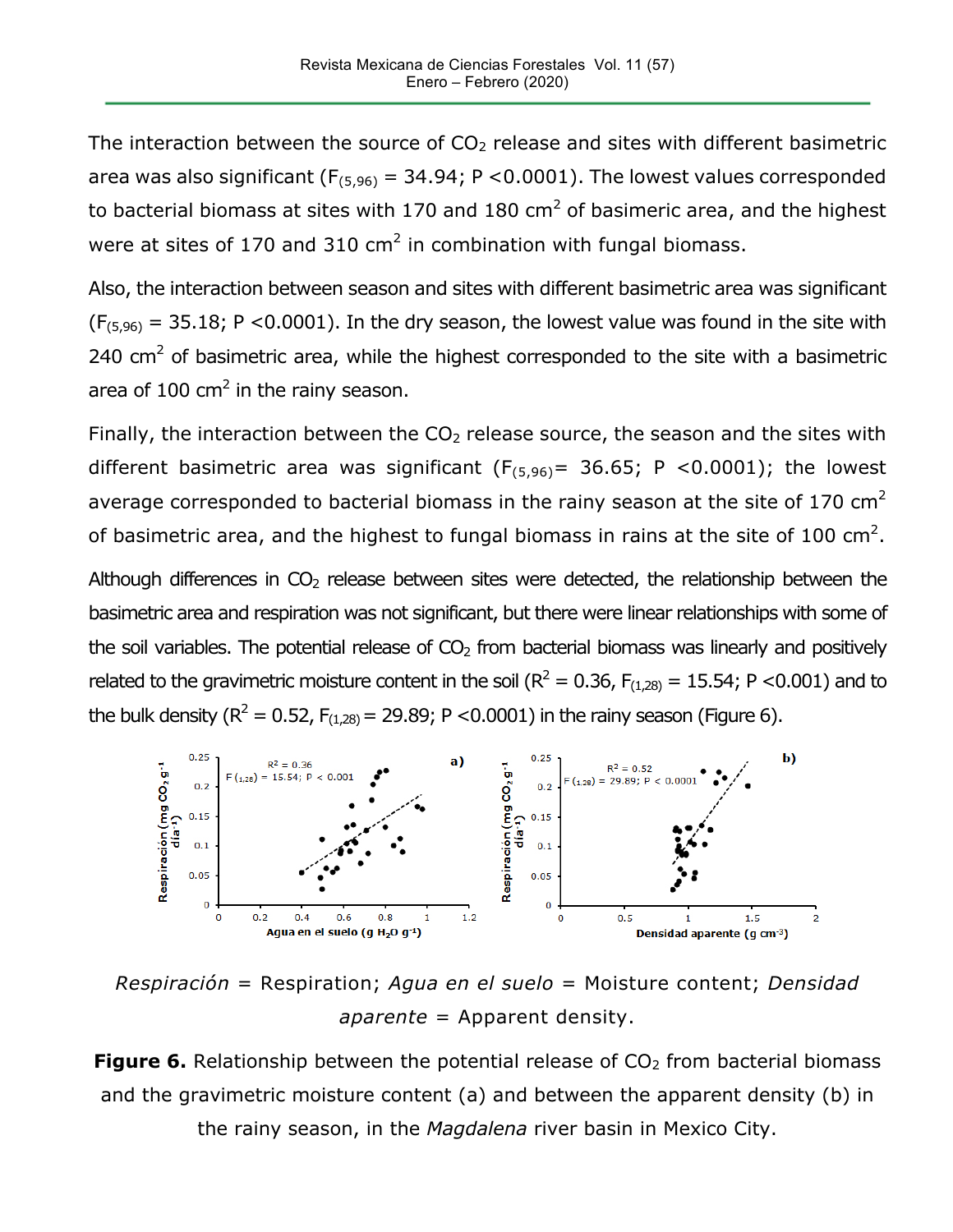The release of  $CO<sub>2</sub>$  by fungal biomass was also linearly and positively related to the gravimetric moisture content in the soil during the dry season ( $R^2 = 0.67$ ,  $F_{(1,28)} = 33$ ; P <0.0001) and with the bulk density of the soil in rains ( $R^2 = 0.55$ ,  $F_{(1,28)} = 33$ ; P <0.0001) (Figure 7).



*Respiración* = Respiration; *Agua en el suelo* = Moisture content; *Densidad aparente* = Apparent density.

**Figure 7.** Relationship between the potential release of  $CO<sub>2</sub>$  from fungal biomass and the gravimetric moisture content in the dry season (a) and between the apparent density in the rainy season (b), in the *Magdalena* river basin in Mexico City.

Also in the rainy season, the release of  $CO<sub>2</sub>$  by the fungal biomass was linearly and positively related to the pH ( $R^2 = 0.48$ ,  $F_{(1,28)} = 25$ ; P <0.0001) and the quality of the organic matter of the soil (estimated through the C: N ratio) ( $R^2 = 0.44$ ,  $F_{(1,28)} = 22$ ; P <0.0001). The lowest respiration values are located at a pH near 4 and the highest at pH values close to 6; while the activity of fungal biomass increases at high values of the C/N ratio (Figure 8).

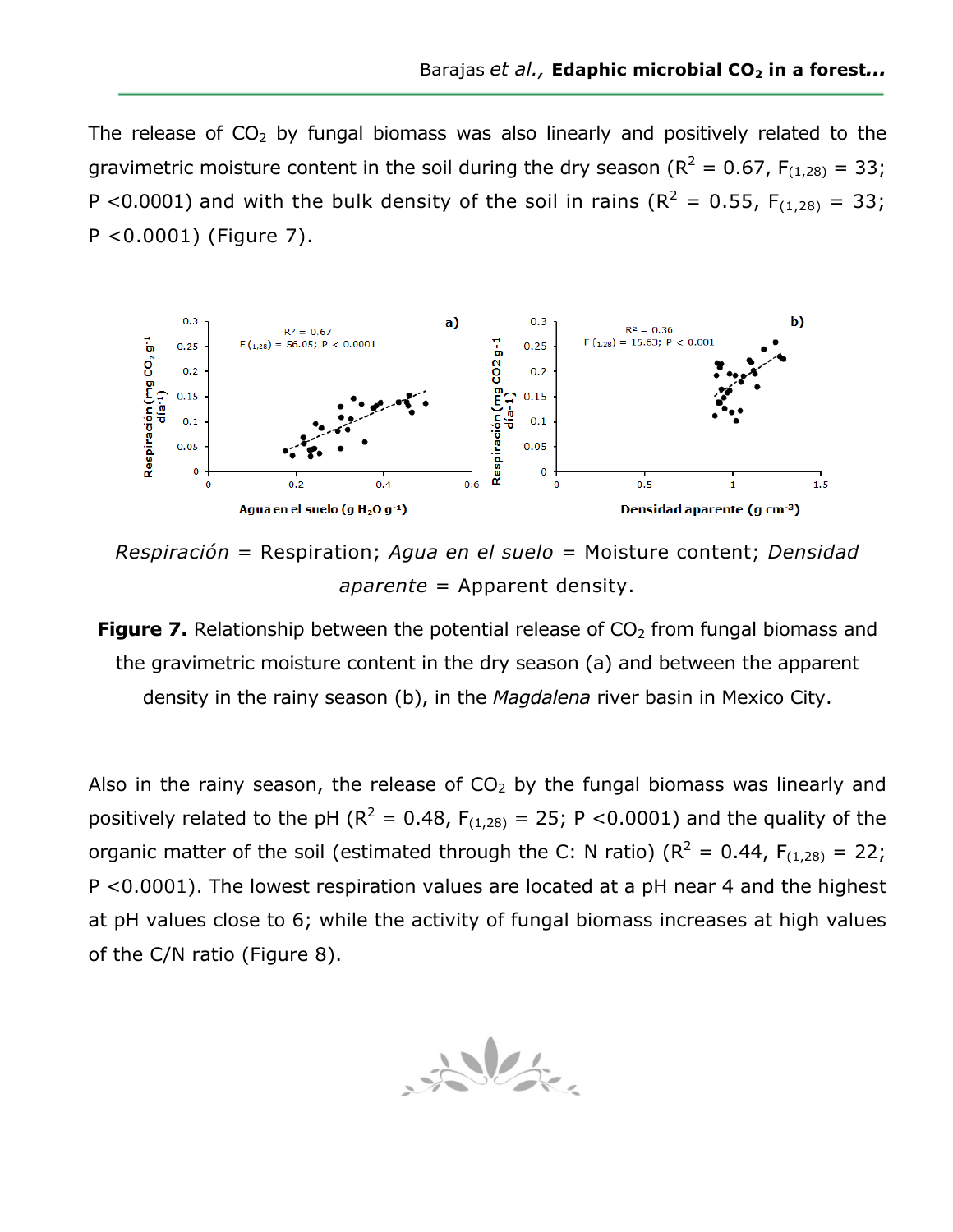

*Respiración =* Respiration; *Relación C/N* = C/N ratio.

**Figure 8.** Relationship between the release of  $CO<sub>2</sub>$  from fungal biomass and pH (a) and the C / N (b) ratio, in the Magdalena river basin in Mexico City.

## **Discussion**

The recorded  $CO<sub>2</sub>$  values in this work are within the range of values for temperate forests: 0.01 to 0.70 mg CO2 g-1 day-1 (Bailey *et al*., 2002; Ikkonen *et al*., 2004; Campos, 2014).

Although no relationship was found between the basimetric area and the potential release of CO2, the site where a richness of 9 plant species was recorded, with the dominance of *Acaena elongata* and whose basimetric area is 100 cm<sup>2</sup> was the one that recorded the  $CO<sub>2</sub>$  highest values, followed by the site where there were only trees (310 cm<sup>2</sup>) of *A. religiosa*, suggesting, as in other studies, that heterotrophic respiration rates are modified according to changes in vegetation structure during succession, which has been observed in both temperate and subtropical forests (Yan *et al*., 2009; Susyan *et al*., 2011).

In this study, the release of  $CO<sub>2</sub>$  by microbial biomass (bacteria and fungi) was different between sites, but did not follow an ascending pattern depending on the basimetric area or species richness (Table 2). Thus, the highest value of respiration, in addition to registering at a site with few plant species (9), also coincided with the dominance of *Acaena elongata*, a species that indicates disturbance and has a high demand for light, and which tends to grow in spots and dominate the herbaceous stratum (Rzedowski and Rzedowski, 2001), which prevents the establishment of other species.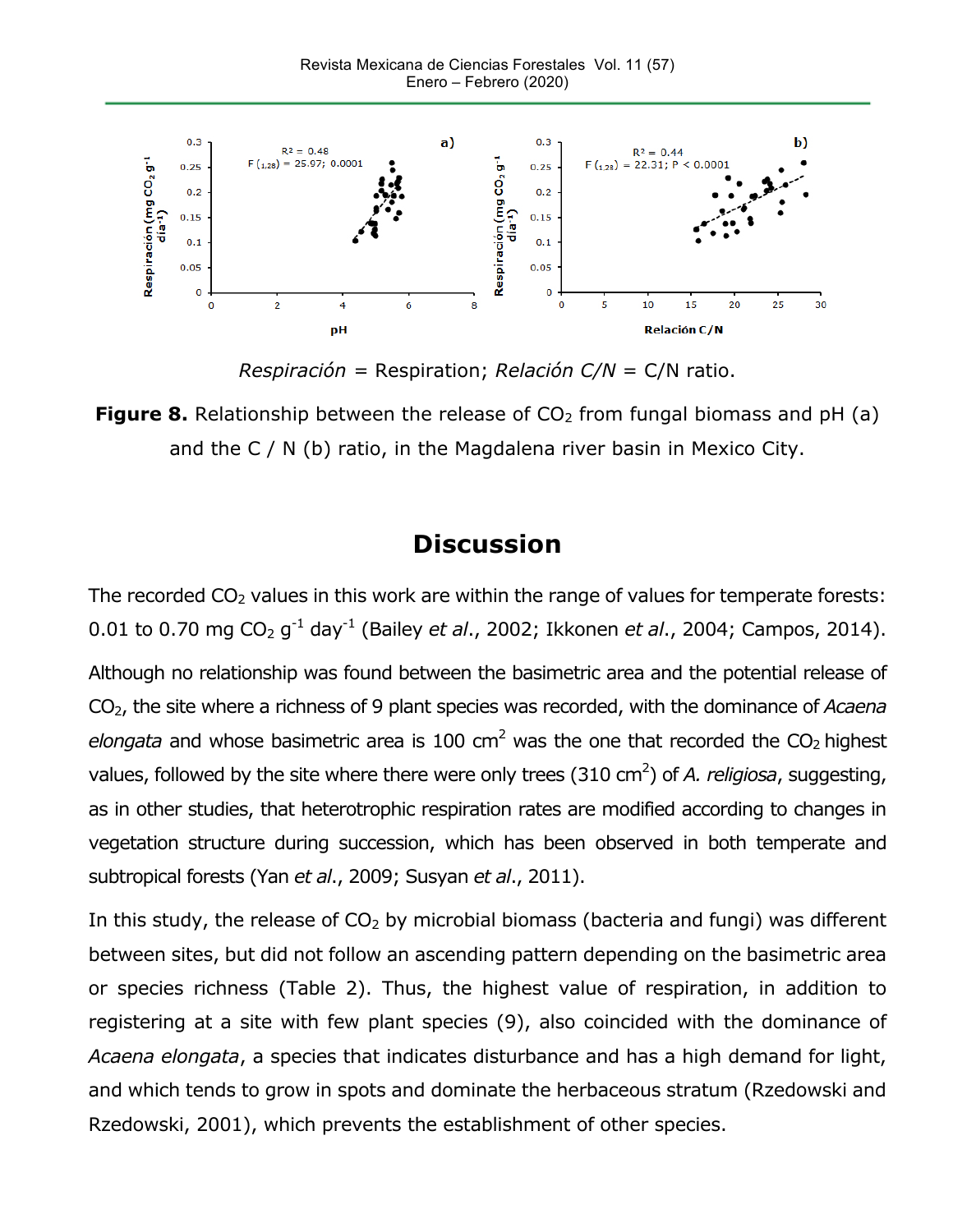In two of the sites with significant presence of trees (180 and 240  $\text{cm}^2$  of basimetric area) *Senecio angulifolius*, dominant species that reaches up to 5 m high, favors the entry and establishment of other species in the soil (Rzedowski and Rzedowski, 2001), which means that the sequence is in an intermediate stage; low  $CO<sub>2</sub>$  potential release values were recorded here. Instead, Susyan *et al.* (2011) observed that the basal respiration rates of the soil, as well as the microbial biomass increase during the succession process after the abandonment of agricultural land, which is attributed to an increase in the entrances and accumulation of organic C in soil.

In regard to the relationship between  $CO<sub>2</sub>$  release and some soil characteristics, a reduction in respiration rates due to an alteration of the soil structure, consistent with human activities within the CRM, was expected; in general, these tend to result in soil compaction, reducing the flow of oxygen and water along the soil profile (Tan, 2000), thus limiting microbial activity, so that the degree of compaction is reflected in high values of apparent density. In this regard, Torbert and Wood (1992) and Pengthamkeerati *et al.* (2005) showed a reduction between 60 and 65 % of soil CO<sub>2</sub> flows with values of apparent density in the range of 1.4 - 1.8 g m<sup>-3</sup>. Additionally, Li *et al.* (2002) observed a decline between 26 and 39 % in the abundance of bacteria, fungi and actinomycetes in the soil as a reaction to an increase in bulk density. In this work the density values were in the range of 0.9 and 1.3 g cm<sup>-3</sup>, which indicates that the soil has no compaction problems and that it has a good structure despite the different land uses that occur in the CRM.

The acid pH and a high content of recalcitrant materials favor the establishment of the fungal communities (Joergensen and Wichern, 2008; Paul, 2015; Kamble *et al.,* 2016), hence a positive and significant linear relationship between the  $CO<sub>2</sub>$  release from fungal biomass and these two variables. These results are consistent with those of Lou and Zhou (2006) and Zhang *et al*. (2016), who found that fungi are more resistant to acidic pH than bacteria in forest soils. However, the data in this study show a clear decrease in microbial respiration rates at pH values lower than 5. Sinsabaugh *et al.* (2008) recorded that very low pH values limit the enzymatic extracellular activity of fungi, which would explain what was found in this work.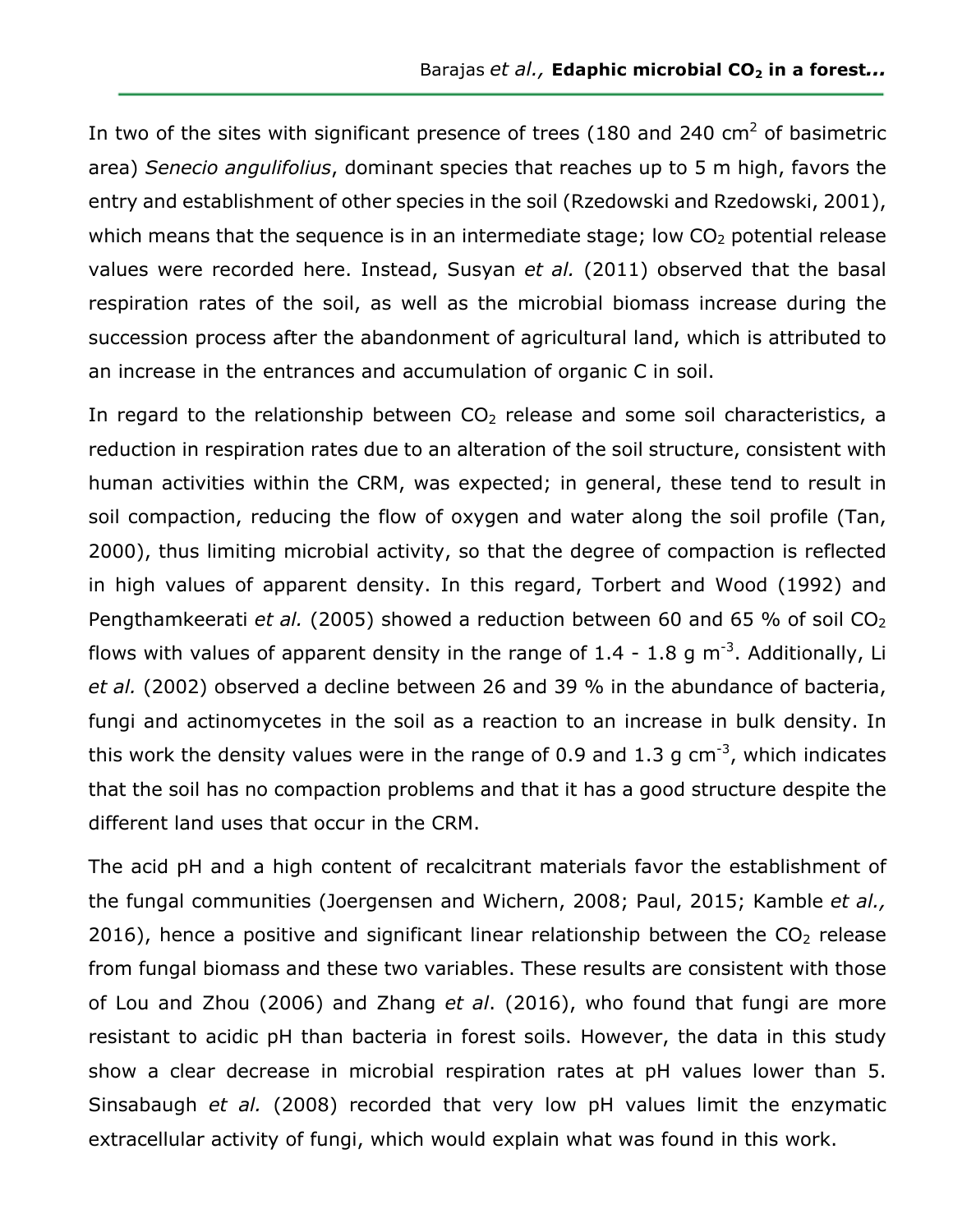The C/N ratio of the leaf fraction of the litter of *A. religiosa* is 50 (Barajas, 2014), which indicates that it is a substrate of difficult degradation, while the C/N ratio of soil organic matter in the rainy season goes from 20 to 25 and under dry conditions it reaches only values equal to 15. The highest  $CO<sub>2</sub>$  release was recorded at values of 25 in the C/N ratio of the organic matter of the soil, which was observed during the rainy season, so that a good quality, combined with the water present in the soil, favors microbial activity.

Several authors have observed a very marked response of microbial respiration rates in relation to seasonality, presenting the highest values during the rainy season, which is a consequence of a greater availability of nutrients and water in the soil and the consequent activation of the microbial community (Raich and Schlesinger, 1992; Yan *et al*., 2009; Wood *et al*., 2013). On the other hand, during periods of drought, access to nutrients becomes limited as the water layer inside the soil is reduced (Lou and Zhou, 2006; Barnard *et al*., 2013), resulting in lower decomposition rates and therefore breathing. In this work, approximately twice the release of  $CO<sub>2</sub>$  was recorded in the rainy season with respect to the dry season, which is consistent with what was reported in studies conducted in temperate ecosystems, in humid tropical and in transformed environments, such as crops and grasslands (Munson *et al.,* 2010; Carbone *et al*., 2011; Thomey *et al.,* 2011; Galicia *et al*. 2016).

The fact that there has been a positive linear relationship between the release of  $CO<sub>2</sub>$ and the moisture content in the soil during the dry season, could be due to the fact that the fungi have greater resistance to desiccation associated with their mycelial growth, which It allows spreading their hyphae along the pores of the soil absorbing nutrients and water (De Vries *et al.,* 2012; Paul, 2015). Likewise, fungi as growth strategies k produce more enzymes to access the use of more organic forms of C accumulated during this period (Waldrop *et al.,* 2006).

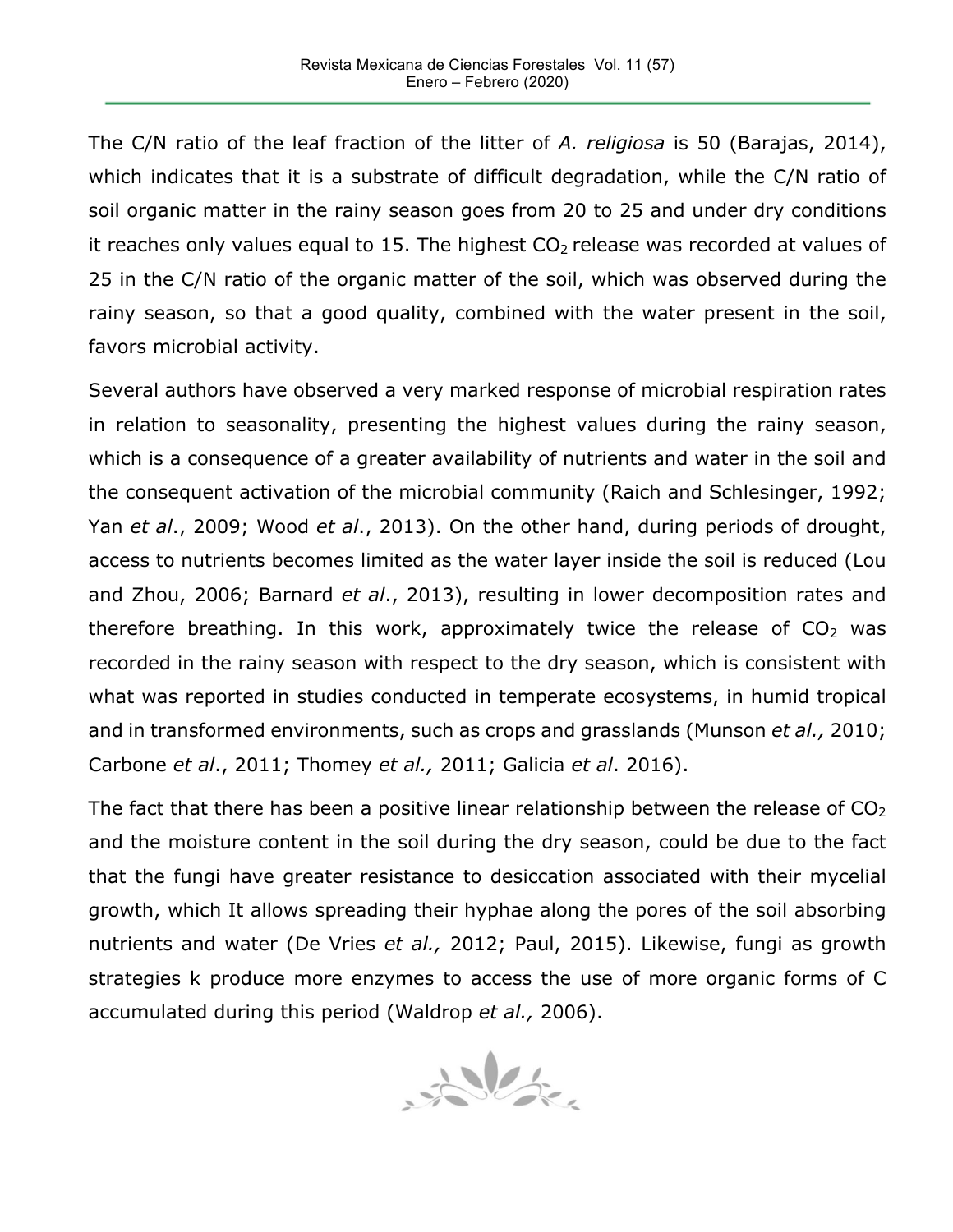# **Conclusions**

The results in this work indicate that the sites in a succession process in their early stages and that have less basimetric area in the CRM, generate a high potential release of  $CO<sub>2</sub>$  in the soil.

They also corroborate the relationship between some soil characteristics and microbial activity, the gravimetric moisture content, the pH, the apparent density and the quality of the organic matter modified the potential release of  $CO<sub>2</sub>$ . So it is a multifactorial process.

Finally, it is suggested that disturbed areas should be recovered to reduce  $CO<sub>2</sub>$ emissions from the soil into the atmosphere of Mexico City.

#### **Acknowledgements**

To the Research Program on Climate Change 2012 (PINCC): "The *Magdalena* river basin of Mexico City as a reference site for the monitoring of the effects of climatic change", for the support and sponsoring to accomplish this project.

### **Conflict of interests**

The authors declare no conflict of interests.

### **Contribution by author**

Guadalupe Barajas Guzmán: field work, analysis of results and writing of the article; Dulce Hernández Rosales: field and laboratory work; Sally Paredes García: field and laboratory work; Juan Carlos Peña Becerril: field work and review of the manuscript; Javier Álvarez Sánchez: field work and review of the manuscript.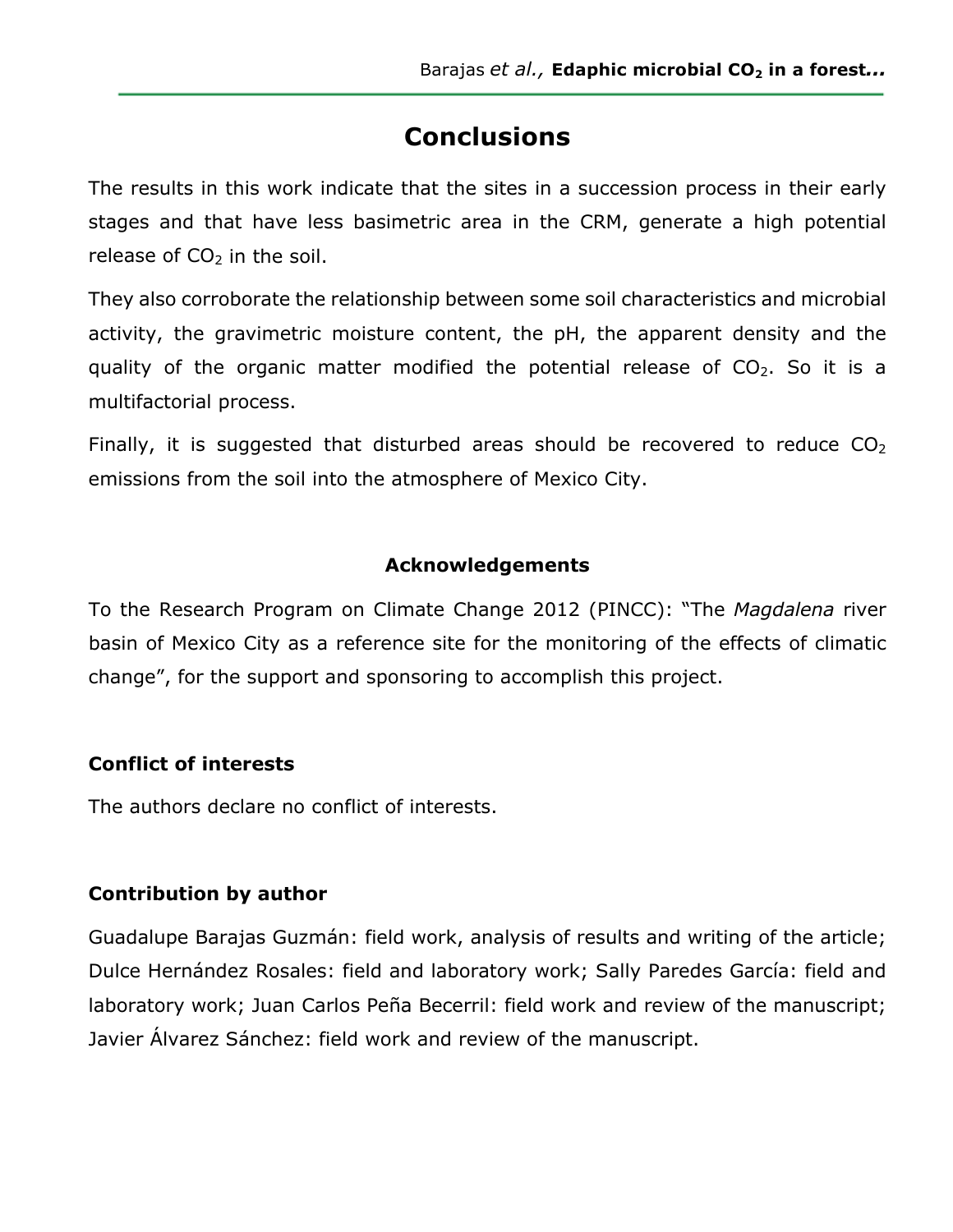#### **References**

Alcántara, A. 2009. Producción de  $CO<sub>2</sub>$  microbiano en suelos de bosques templados de Oaxaca: una comparación de sitios húmedos y secos. Tesis de Maestría. Instituto de Ecología, Universidad Nacional Autónoma de México. México, D.F., México. 73 p.

Alef, K. 1995. Soil respiration. *In:* Alef, K. and P. Nannipieri (eds.). Methods in applied soil microbiology and biochemistry. Academic Press Inc. San Diego, CA, USA. pp. 214-215.

Almeida-Leñero, L., M. Nava, A. Ramos, M. Espinosa, M. J. Ordóñez y J. Jujnovsky. 2007. Servicios ecosistémicos en la cuenca del río Magdalena, Distrito Federal, México. Gaceta Ecológica 84-85: 53–64.

Álvarez S., J. and M. Anzueto M. 2004. Soil microbial activity under different corn cropping systems in the highlands of Chiapas, México. Agrociencia 38(1): 13-22.

Barajas G., G. 2014. Descomposición, respiración del suelo y macrofauna edáfica en la cuenca del Río Magdalena, México, D. F. *In*: Paz, F. y J. Wong (eds.). Estado Actual del Conocimiento del Ciclo del Carbono y sus Interacciones en México: Síntesis a 2014. Serie: Síntesis Nacionales. Programa Mexicano del Carbono. Centro de Investigación y Estudios Avanzados del Instituto Politécnico Nacional, Unidad Mérida. Centro de Investigación y Asistencia en Tecnología y Diseño del Estado de Jalisco. Texcoco, Edo. de Méx., México. pp. 93-100.

Bailey, V., L. Smith and H. Bolton. 2002. Fungal-to-bacterial ratios in soils investigated for enhanced C sequestration. Soil Biology & Biochemistry 34: 997– 1007. Doi: 10.1016/S0038-0717(02)00033-0.

Barnard, L., C. Osborne and K. Firestone. 2013. Responses of soil bacterial and fungal communities to extreme desiccation and rewetting. International Society for microbial Ecology 7(11): 2229–2241. Doi: 10.1038/ismej.2013.104.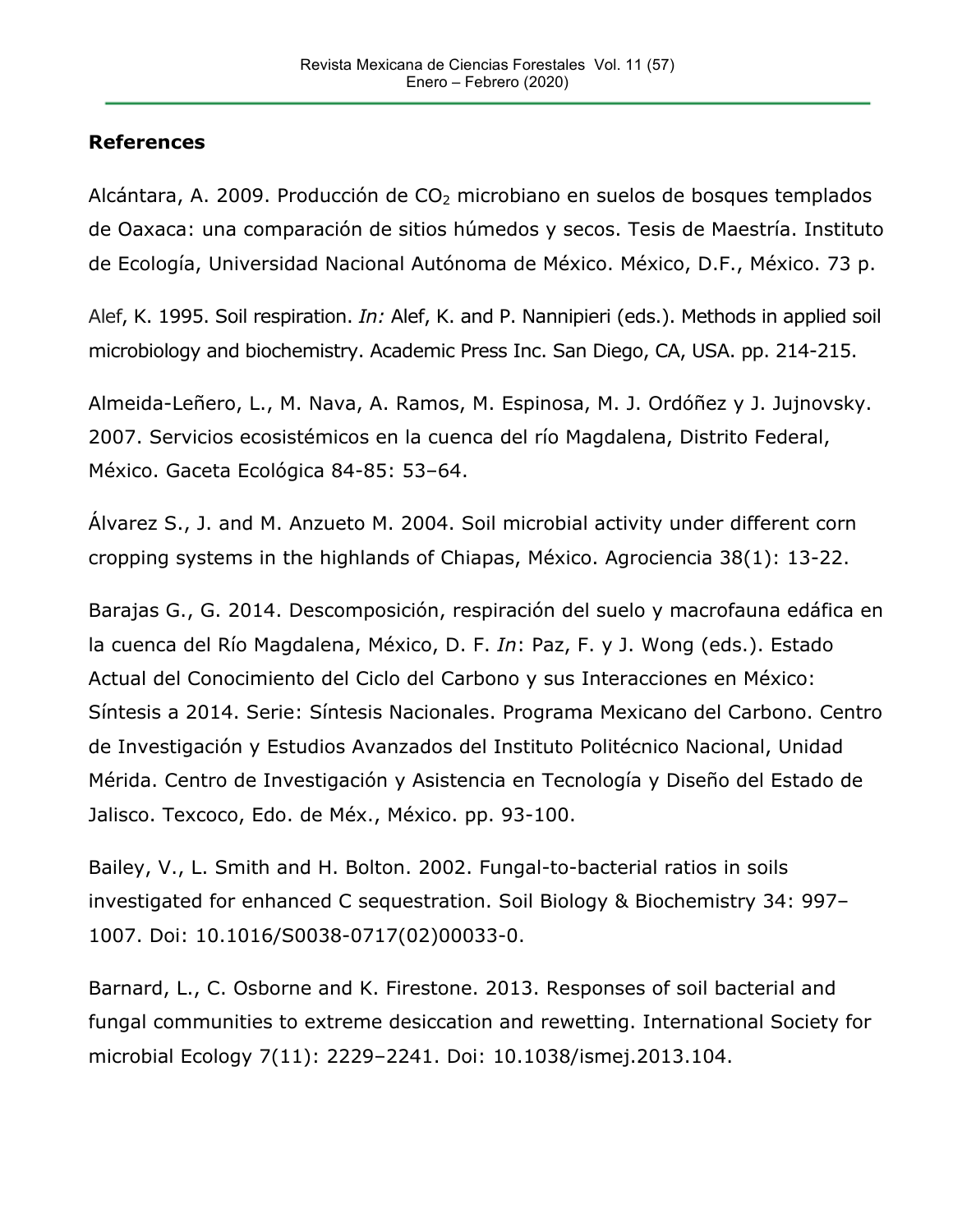Campos, C. 2004. Effects of subsistence system on soil surface  $CO<sub>2</sub>$ -C flux on Cofre de Perote volcano slopes, Veracruz (Mexico). Forest Ecology and Management 199(2-3): 273–282. Doi:10.1016/j.foreco.2004.05.045.

Campos, C. 2014. Trends in soil respiration on the eastern slope of the Cofre de Perote Volcano (Mexico): Environmental contributions. Catena 114: 59-66. Doi:10.1016/j.catena.2013.10.010.

Carbone, M., C. Still, R. Ambrose, T. Dawson, A. Williams, C. Boot and J. Schimel. 2011. Seasonal and episodic moisture controls on plant and microbial contributions to soil respiration. Oecologia 167(1): 265-278. Doi: 10.1007/s00442-011-1975-3.

Covaleda, S., C. Prat, F. García O., J. Etchevers, J. Gallardo. y F. Paz. 2009. Flujos de CO2 edáfico en un transecto de bosque de pino-encino afectados por actividad antrópica en la microcuenca de Atécuaro (Michoacán, México). *In*: Campo A., J. y M. Conti (eds.). Emisiones de gases con efecto invernadero en ecosistemas iberoamericanos. Sociedad Iberoamericana de Física y Química Ambiental. Salamanca, España. pp.123–153.

Cruz R., E., A. Cruz R., L. Aguilera G., H. Norman M., R. Velázquez, G. Nava B., L. Dendooven y B. Reyes R. 2012. Efecto en las características edáficas de un bosque templado por el cambio de uso de suelo. Terra Lationamericana 30(2): 189–197.

Cueva, A., C. Robles, J. Payan and E. Yépez. 2016. Soil respiration in Mexico: Advances and future directions. Terra Latinoamericana 34(3): 253–269. *Doi*:10.1007/s10021-012-9537-z.

De Vries, F., M. Liiri, L. Bjornlund, M. Bowker, S. Christensen, H. Setala and R. Bardgett. 2012. Land use alters the resistance and resilience of soil food webs to drought. Nature Climate Change 2: 276–280. Doi: 10.1038/nclimate1368.

Delgadillo, E. 2011. Productividad primaria neta de los bosques templados de la Cuenca del Río Magdalena. Tesis de Maestría. Facultad de Ciencias, Universidad Nacional Autónoma de México. México, D.F., México. 82 p.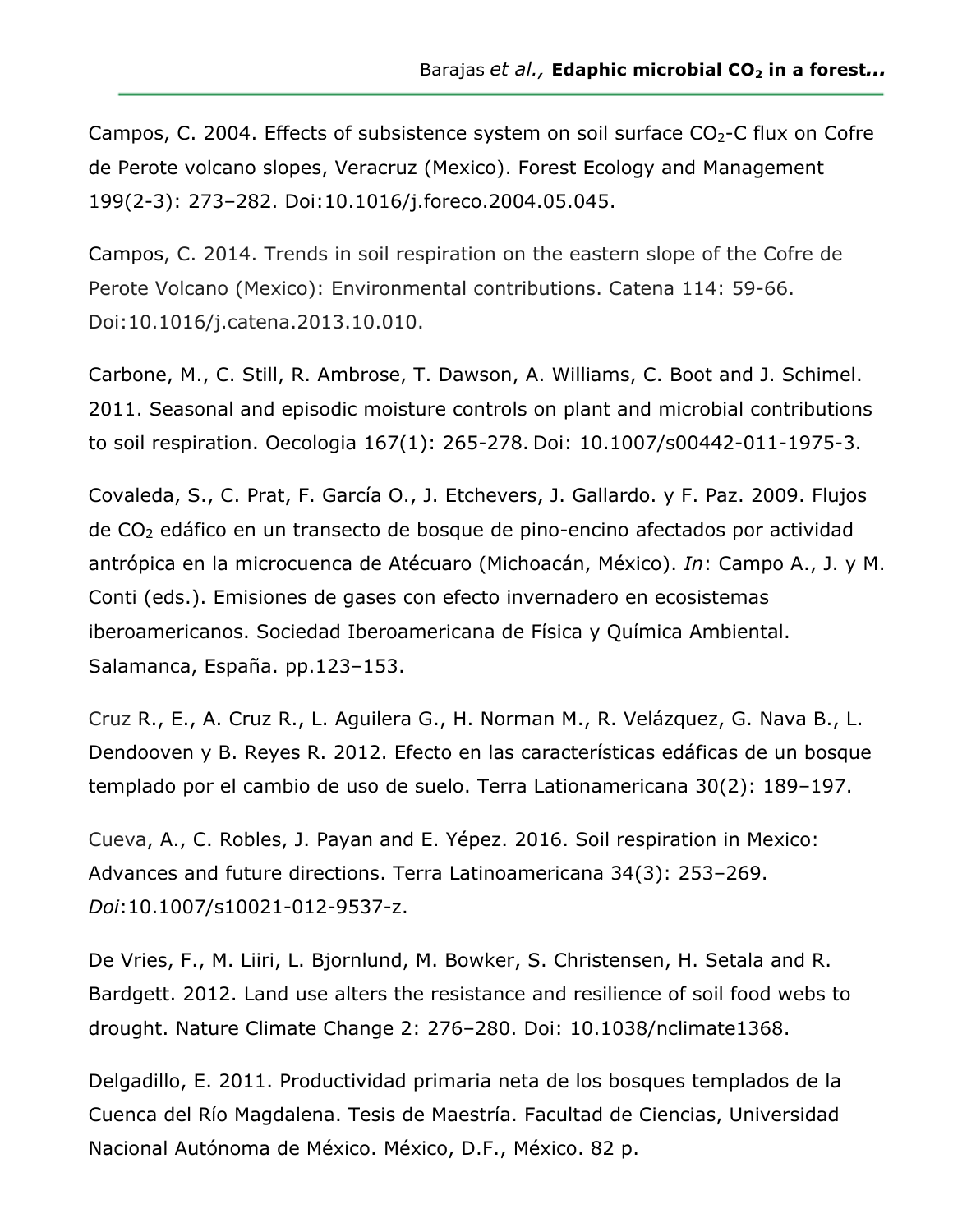Díaz-Gallegos, J. R., J. F. Mas y A. Velázquez M. 2008. Monitoreo de los patrones de deforestación en el Corredor Biológico Mesoamericano, México. Interciencia 33(12): 882–890.

Dubal, Z. B., A. M. Paturkar, V. S. Waskar, R. J. Zende, C. Latha, D. B. Rawool and M. M. Kadam. 2004. Effect of food grade organic acids on inoculated *S. aureus*, *L. monocytogenes*, *E. coli* and *S. Typhimurium* in sheep/goat meat stored at refrigeration temperature. Meat Science 66 (4): 817-821. Doi: 10.1016/j.meatsci.2003.08.004.

Dupuy R., J. M., J. L. Hernández S., R. Hernández J., F. Tun D. y F. May P. 2012. Efectos del cambio de uso del suelo en la biomasa y diversidad de plantas leñosas en un paisaje de bosque tropical seco en Yucatán. Investigación ambiental 4(1): 130-140.

Galicia, L., A. Gamboa, S. Cram, B. Chávez, V. Peña V. Saynes y C. Siebe. 2016. Almacén y dinámica del carbono orgánico del suelo en bosques templados de México. Terra Latinoamericana 34: 1-29.

García, E. 1988. Modificaciones al sistema de clasificación climática de Köppen*.*  UNAM. México, D. F., México. 90 p.

García, N., E. Romero, S. Galicia, A. Ibáñez, B. Platero, R. Ramos and G. Almendros. 2001. Behavior of the soil biogeochemical cycles on control sites of coffee growing agroecosystems from Pluma Hidalgo, Oaxaca (Mexico). *In*: Weber, J., E. Jamroz, J. Drozd and A. Karczewska (eds.). Biogeochemical processes and cycling of elements in the environment. Polish Society of Humic Substances. Wroclaw, Poland. pp. 343–344.

Hasset, J. and W. Banwart.1992. Soils and their environment*.* Prentice Hall. Upper Saddle River, NJ, USA. 424 p.

Hendershot, W., H. Lalande and M. Duquette. 2007. Soil reaction and exchangeable acidity. *In*: Carter, M. R. (eds.). Soil sampling and methods of analysis. Carter CRC Press. Boca Raton, FL, USA. pp. 173–178.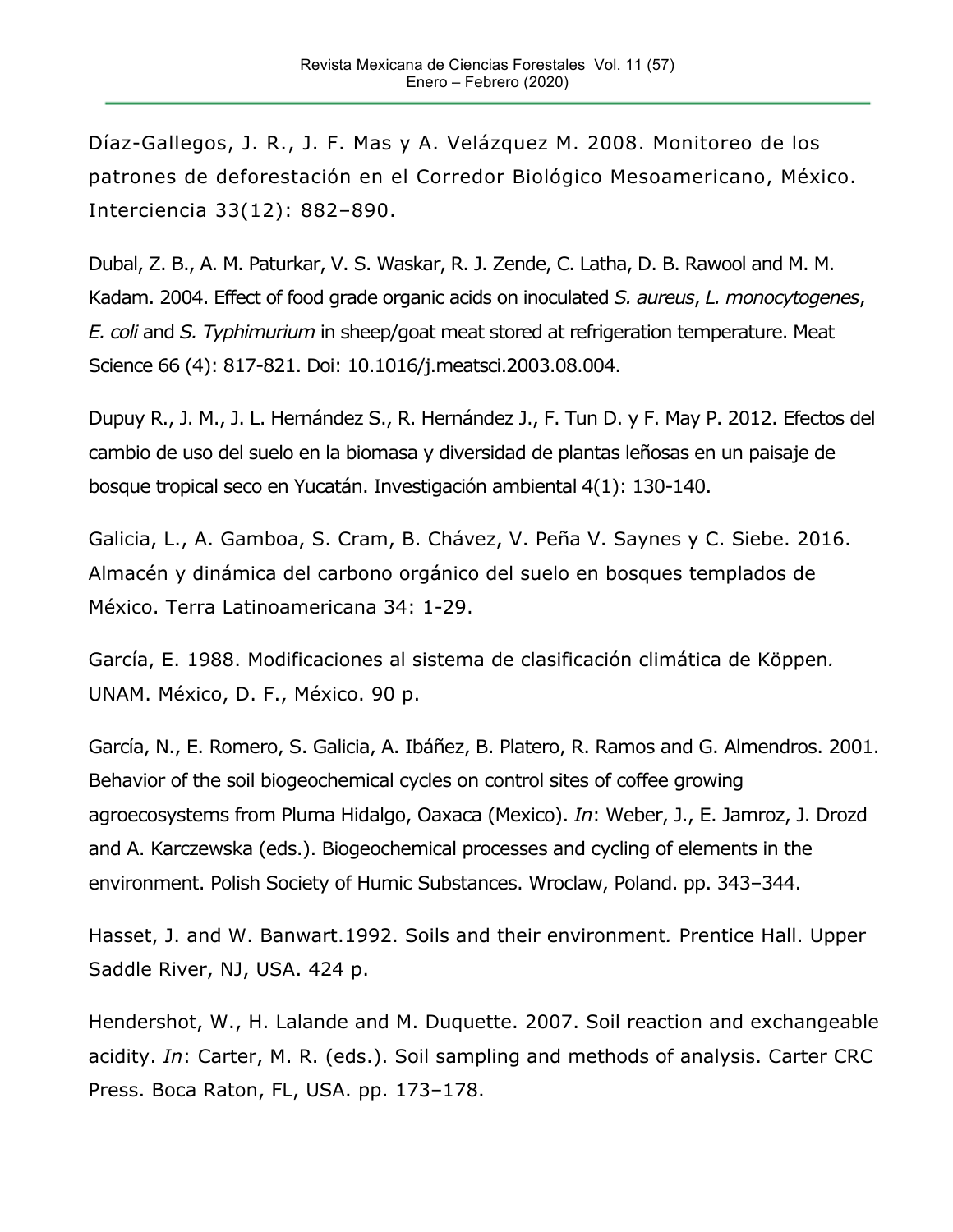Ikkonen, E., E. Ángeles-Cervantes y N. E. García-Calderón. 2004. Producción de CO2 en Andosoles afectados por incendios forestales en el Parque Nacional El Chico, Hidalgo. Terra Latinoamericana 22(4): 425-431.

Instituto Nacional de Estadística Geografía e Informática (INEGI). 2006. Cuaderno estadístico delegacional. Magdalena Contreras. INEGI. México, D.F., México. https://www.inegi.org.mx/app/biblioteca/ficha.html?upc=702825006450 (1 de febrero de 2019).

Jarrell, M., D. Armstrong, F. Grigal, F. Eugene, M. Curtis and H. Wedin. 1999. Soil Water and Temperature Status. *In:* Robertson, G. P., D. C. Coleman, C. S. Bledsoe and P. Sollins (eds.). Standard soil methods for long-term ecological research. Oxford University Press. Oxford, UK. pp. 55-73.

Joergensen, R. and F. Wichern. 2008. Quantitative assessment of the fungal contribution to microbial tissue in soil. Soil Biology and Biochemistry 40(12): 2977– 2991. Doi: 10.1016/j.soilbio.2008.08.017.

Jujnovsky, J., L. Galván y M. Mazari-Hiriart. 2013. Zonas protectoras forestales: El caso de los bosques de la Cañada de Contreras, Distrito Federal. Investigación Ambiental 5(2): 5-15.

Kamble, P. and E. *Bååth.* 2016. Comparison of fungal and bacterial growth after alleviating induced N-limitation in soil. Soil Biology and Biochemistry 103: 97–105. Doi: 10.1016/j.soilbio.2016.08.015.

Latimer, R. and D. Risk. 2016. An inversion approach for determining distribution of production and temperature sensitivity of soil respiration. Biogeosciences 13(7): 2111–2122. Doi:10.5194/bg-13-2111-2016.

Li, C. H., B. L. Ma and T. Q. Zhang. 2002. Soil bulk density effects on soil microbial populations and enzyme activities during the growth of maize (*Zea mays* L.) planted in large pots under field exposure. Canadian Journal of Soil Science 82(2): 147-154. Doi:10.4141/S01-026.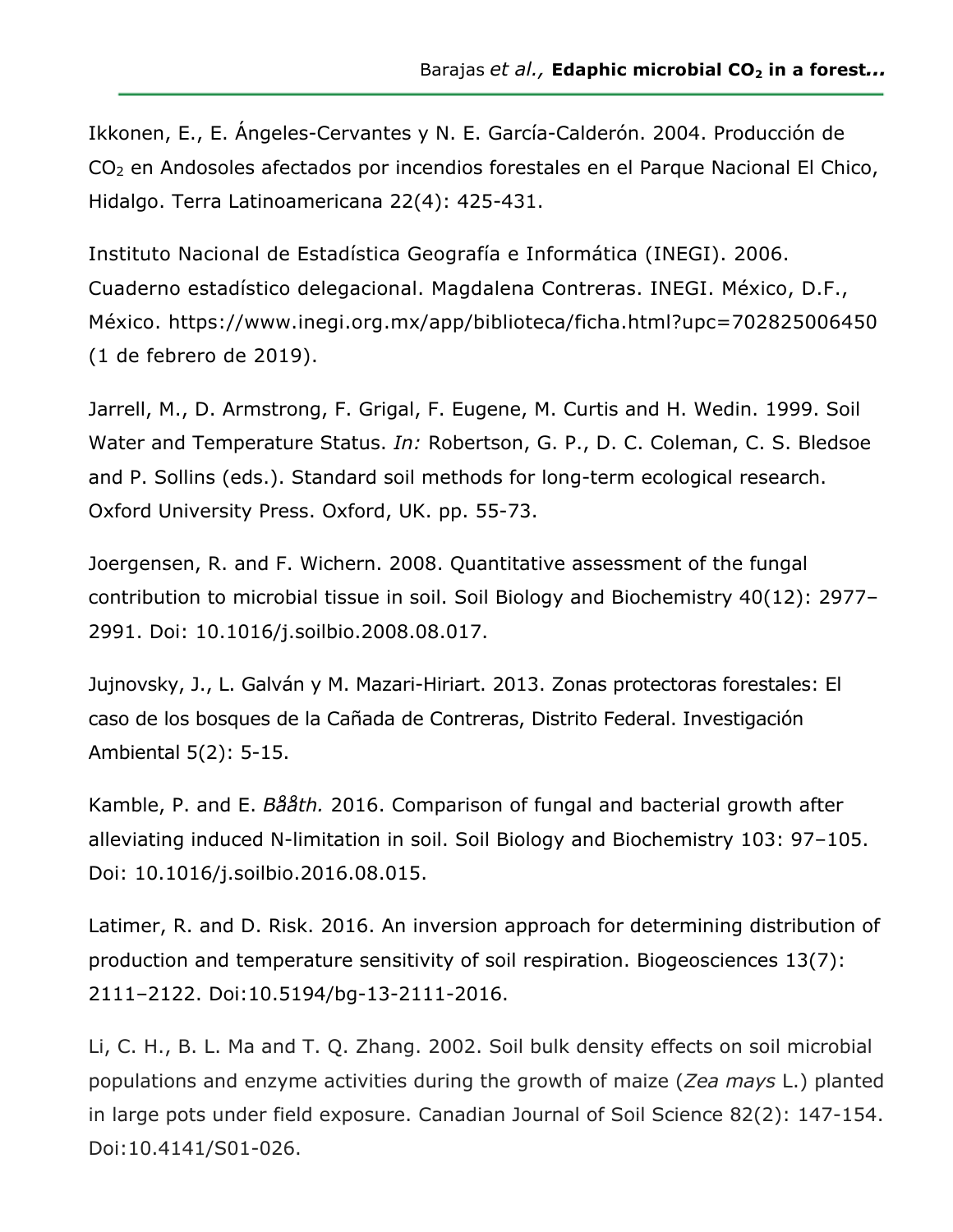Luo, Y. and X. Zhou. 2006. Soil respiration and the environment. Academic Press. San Diego, CA, USA. 328 p.

Munson, S., T. Benton, W. Lauenroth and C. Burke. 2010. Soil carbon flux following pulse precipitation events in the shortgrass steppe. Ecological Research 25(1): 205- 211. Doi:10.1007/s11284-009-0651-0.

Noh, N. J., M. Kuribayashi, T. M. Saitoh, T. Nakaji, M. Nakamura, T. Hiura and H. Muraoka. 2016. Responses of soil, heterotrophic, and autotrophic respiration to experimental open-field soil warming in a cool-temperate deciduous forest. Ecosystems 19(3): 504–520. Doi: 10.1007/s10021-015-9948-8.

Paul, E. A. (ed.). 2015. Soil microbiology, ecology and biochemistry. Academic Press. Burlington, MA, USA. 582 p.

Pengthamkeerati, P., P. P. Motavalli, R. J. Kremer and S. H. Anderson. 2005. Soil carbon dioxide efflux from a claypan soil affected by surface compaction and applications of poultry litter. Agriculture, Ecosystems & Enviroment 109 (1-2): 75– 86. Doi:10.1016/j.agee.2005.02.013.

Raich, J. and W. Schlesinger. 1992. The global carbon dioxide flux in soil respiration and its relationship to vegetation and climate. Tellus B: Chemical and Physical Meteorology 44(2): 81–99. Doi:10.1034/j.1600-0889.1992.t01-1-00001.x.

Raich, J. and A. Tufekcioglu. 2000. Vegetation and soil respiration: Correlations and controls. Biochemistry 48(1): 71-90. Doi: 10.1023/A:1006112000616.

Rzedowski, G. y J. Rzedowski. 2001. Flora fanerogámica del Valle de México. Instituto de Ecología, A. C. y Comisión Nacional para el Conocimiento y Uso de la Biodiversidad. México, D. F., México. pp. 33, 38, 235, 936-938.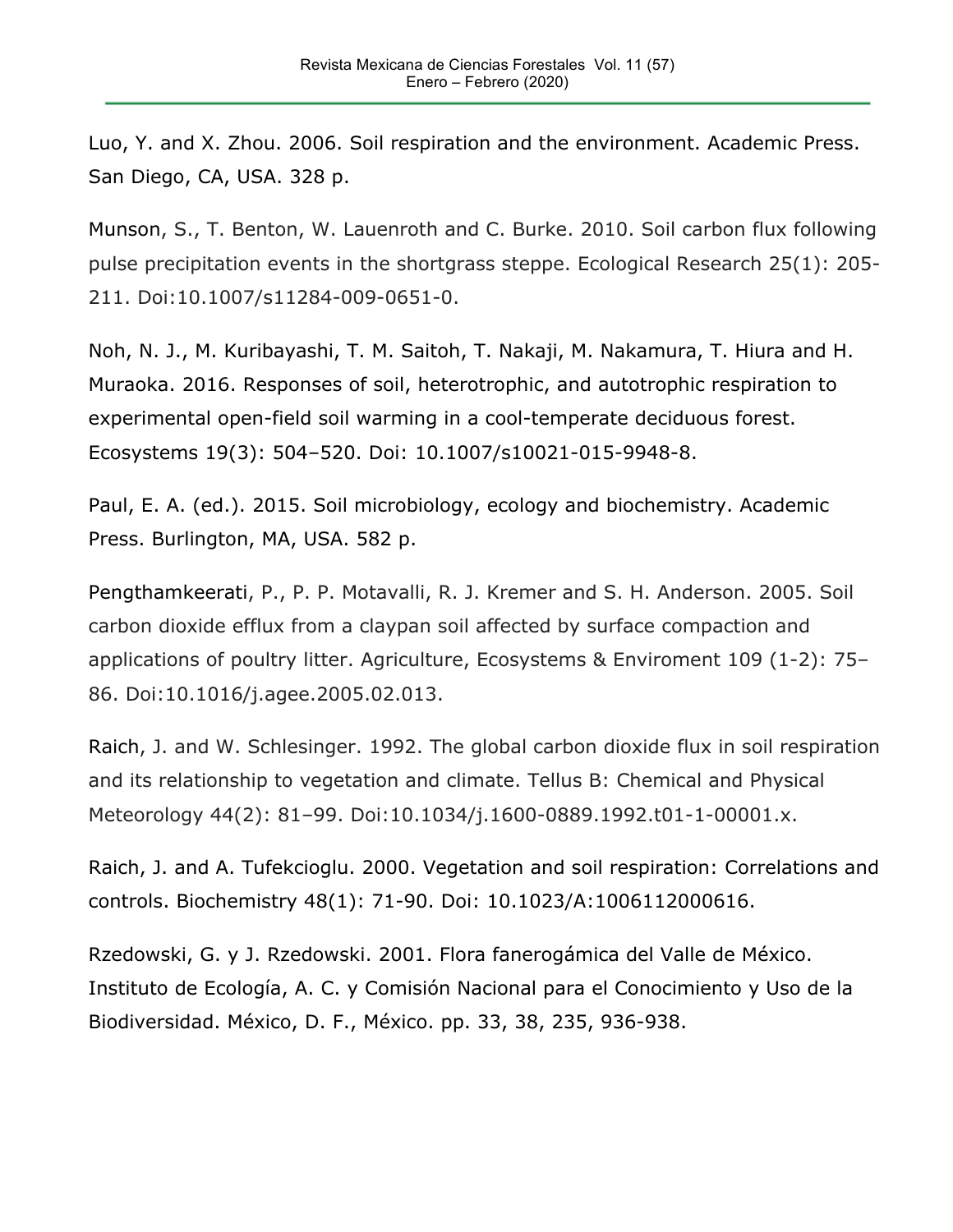Santibáñez A., G. 2009. Composición y estructura del bosque de *Abies religiosa* en función de la heterogeneidad ambiental y determinación de su grado de conservación en la Cuenca del Río Magdalena, México, D.F. Tesis de Maestría. Facultad de Ciencias, Universidad Nacional Autónoma de México. México, D.F., México. 136 p.

Siebe, C., J. Reinhold y K. Stahr. 2006. Manual para la descripción y evaluación ecológica de suelos en el campo. Sociedad Mexicana de las Ciencias del Suelo. Texcoco, Edo. de Méx., México. 54 p.

Sinsabaugh, R., C. Lauber, M. Weintraub, B. Ahmed, S. Allison, C. Crenshaw, D. Cusack, S. Frey, M. Gallo, T. Gartner, S. Hobbie, K. Holland, B. Keeler, J. Powers, M. Stursova, C. Takacs-Vesbach, M. Waldrop, M. Wallenstein, D. Zak and H. Zeglin. 2008. Stoichiometry of soil enzyme activity at global scale. Ecology Letters 11(11): 1252–1264. Doi:10.1111/j.1461-0248.2008.01245.x.

StatSoft Inc. 2007. Statistica para windows. Version manual 6.0. StatSoft Inc. Tulsa, OK, USA. n/p.

Susyan, E., S. Wirth, N. Ananyeva and E. Stolnikova. 2011. Forest succession on abandoned arable soils in European Russia–Impacts on microbial biomass, fungalbacterial ratio, and basal  $CO<sub>2</sub>$  respiration activity. European Journal of Soil Biology 47(3): 169–174. Doi: 10.1016/j.ejsobi.2011.04.002.

Tan, K. 2000. Environmental soil science. Marcel Dekker, Inc. New York, NY, USA. 452 p.

Technicon Industrial Systems. 1977. Individual/simultaneous determination of nitrogen and/or phosphorus in BD acid digests. Industrial Method No. 329-374. W./B. Technicon Industrial Systems. Tarrytown, NY, USA. pp. 239-374.

Thomey, M., S. Collins, R. Vargas, J. Johnson, R. Brown, D. Natvig and M. Friggens. 2011. Effect of precipitation variability on net primary production and soil respiration in a Chihuahuan Desert grassland. Global Change Biology 17(4): 1505- 1515. Doi: 10.1111/j.1365-2486.2010.02363.x.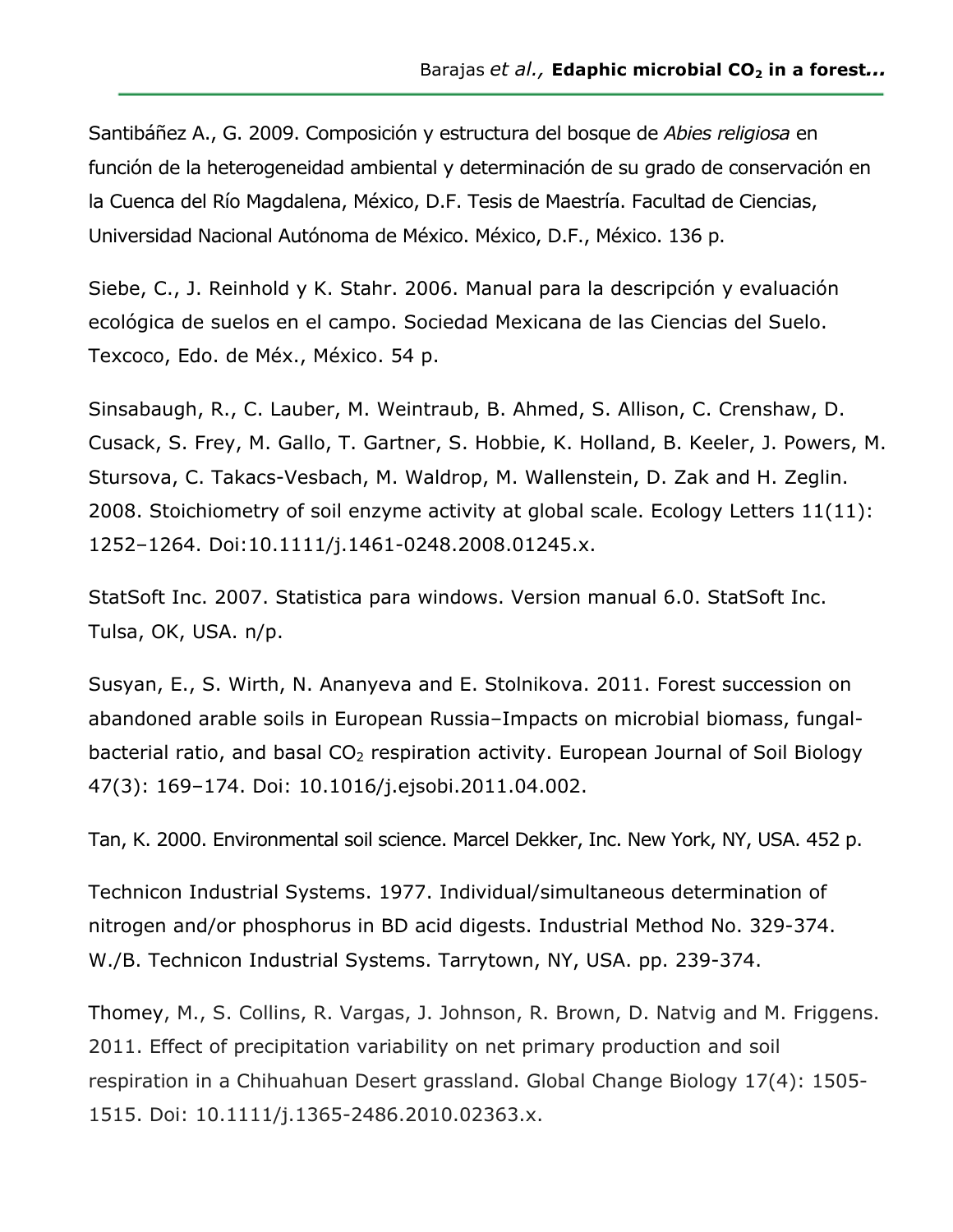Tischer, A., K. Potthast and U. Hamer. 2014. Land-use and soil depth affect resource and microbial stoichiometry in a tropical mountain rainforest region of southern Ecuador. Oecologia 175(1): 375–393. Doi: 10.1007/s00442-014-2894-x.

Torbert, A. and C. Wood. 1992. Effects of soil compaction and water-filled pore space on soil microbial activity and N losses. Communications in Soil Science and Plant Analysis 23(11): 1321–1331. Doi: 10.1080/00103629209368668.

Van Netten, P., J. Huis in't Veld and D. Mossel. 1994. The immediate bactericidal effect of lactic acid on meat-borne pathogens. Journal of Applied Bacteriology 77: 490–496. Doi: 10.1111/j.1365-2672.1994.tb04392.x.

Waldrop, M., D. Zak, C. Blackwood, C. Curtis and D. Timan. 2006. Resource availability controls fungal diversity across a plant diversity gradient. Ecology Letters 9: 1127-1135. Doi: 10.1111/j.1461-0248.2006.00965.x.

Wolf, M., M. Miller, A. Parks, G. Loneragan, A. Garmyn, L. Thompson, A. Echeverry and M. Brashears. 2012. Validation comparing the effectiveness of a lactic acid dip with a lactic acid spray for reducing *Escherichia coli* O157:H7, Salmonella, and Non-O157 Shiga toxigenic *Escherichia coli* on beef trim and ground beef. Journal of Food Protection 75(11): 1968 - 1973. Doi: 10.4315/0362-028X.JFP-12-038.

Wood, T., M. Detto and W. Silver. 2013. Sensitivity of soil respiration to variability in soil moisture and temperature in a humid tropical forest. PLoS ONE 8(12):1–8. Doi: 10.1371/journal.pone.0080965.

Yan, J., D. Zhang, G. Zhou and J. Liu. 2009. Soil respiration associated with forest succession in subtropical forests in Dinghushan Biosphere Reserve. Soil Biology y Biochemistry 41(5): 991–999. Doi: 10.1016/j.soilbio.2008.12.018.

Zhang, Q., J. Wu, F. Yang, Y. Lei, Q. Zhang and X. Cheng. 2016. Alterations in soil microbial community composition and biomass following agricultural land use change. Scientific Reports 6: 1-10. Doi: 10.1038/srep36587.